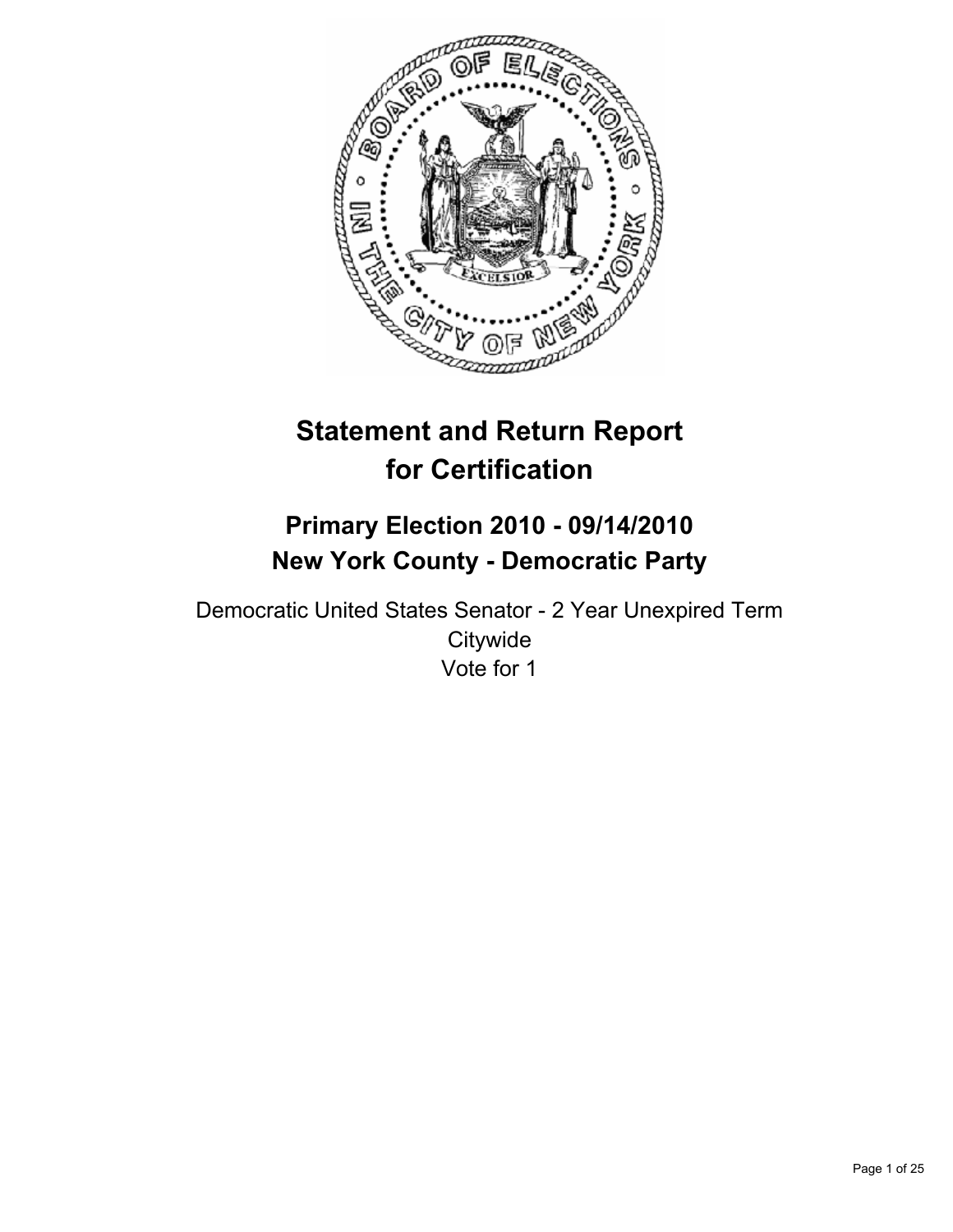

| PUBLIC COUNTER                   | 6,577                   |
|----------------------------------|-------------------------|
| <b>EMERGENCY</b>                 | 31                      |
| ABSENTEE/MILITARY                | 128                     |
| <b>FEDERAL</b>                   | 55                      |
| <b>AFFIDAVIT</b>                 | 91                      |
| KIRSTEN E GILLIBRAND             | 4,723                   |
| <b>GAIL GOODE</b>                | 1,352                   |
| ANTHONY WEINER (WRITE-IN)        | 2                       |
| ARMANDO RICHARDS (WRITE-IN)      | 1                       |
| BARBARA SIMMONS (WRITE-IN)       | 1                       |
| C. RANGEL (WRITE-IN)             | 1                       |
| CAROLINE KENNEDY (WRITE-IN)      | 1                       |
| CAROLINE MALONEY (WRITE-IN)      | 1                       |
| CHARLES BARRON (WRITE-IN)        | 1                       |
| CHARLES SCHUMER (WRITE-IN)       | 1                       |
| CHRISTINE RHOLS (WRITE-IN)       | 1                       |
| DECLAN GALE (WRITE-IN)           | 1                       |
| DENA TOCKER (WRITE-IN)           | 1                       |
| EPHRAIN ROSENBAUM (WRITE-IN)     | 1                       |
| <b>ERNEST KELLER (WRITE-IN)</b>  | 1                       |
| <b>GARY SHRADER (WRITE-IN)</b>   | 1                       |
| ISAAC SASSON (WRITE-IN)          | 2                       |
| JENNIFER PASAHIAN (WRITE-IN)     | 1                       |
| JERARD NADLER (WRITE-IN)         | 1                       |
| JOHN STEWART (WRITE-IN)          | 1                       |
| JOSEPH PAMPILLONIA (WRITE-IN)    | 1                       |
| K.RICE (WRITE-IN)                | $\overline{\mathbf{c}}$ |
| LEV BEYLIN (WRITE-IN)            | 1                       |
| MARTY MARKOWITZ (WRITE-IN)       | 1                       |
| MICHAEL HALPERT (WRITE-IN)       | 1                       |
| MICKEY MOUSE (WRITE-IN)          | 1                       |
| NO NAME (WRITE-IN)               | 85                      |
| NONE OF THE ABOVE (WRITE-IN)     | 1                       |
| NYDIA VELASQUEZ (WRITE-IN)       | 1                       |
| RANDY CREDION (WRITE-IN)         | 1                       |
| ROBERT F. KENNEDY JR. (WRITE-IN) | 1                       |
| ROBERT STEPANEK (WRITE-IN)       | 1                       |
| RON MILLER (WRITE-IN)            | 1                       |
| THIS IS BS (WRITE-IN)            | 1                       |
| <b>Total Votes</b>               | 6,194                   |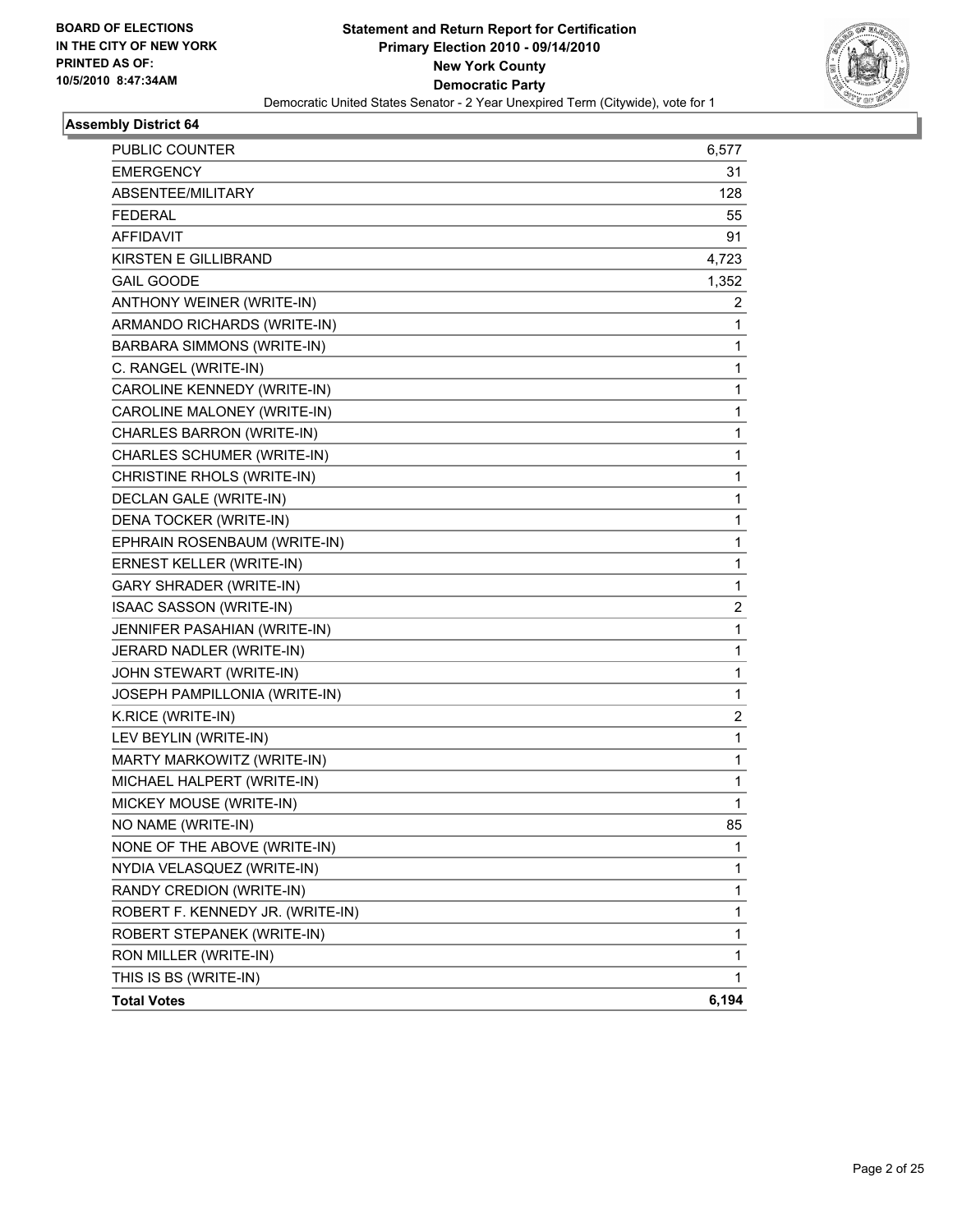

| PUBLIC COUNTER                   | 8,670                   |
|----------------------------------|-------------------------|
| <b>EMERGENCY</b>                 | 0                       |
| ABSENTEE/MILITARY                | 264                     |
| <b>FEDERAL</b>                   | 181                     |
| <b>AFFIDAVIT</b>                 | 110                     |
| <b>KIRSTEN E GILLIBRAND</b>      | 6,733                   |
| <b>GAIL GOODE</b>                | 1,704                   |
| ADRIANE ESPALLAT (WRITE-IN)      | 1                       |
| ANDREW CROMO (WRITE-IN)          | 1                       |
| ANYONE (WRITE-IN)                | 3                       |
| BLAKE ZEFF (WRITE-IN)            | 2                       |
| <b>BRETT BAILEY (WRITE-IN)</b>   | 1                       |
| <b>BRUCE BLAKEMAN (WRITE-IN)</b> | $\overline{\mathbf{c}}$ |
| CAROLYN KENNEDY (WRITE-IN)       | 1                       |
| CAROLYNE B MALONEY (WRITE-IN)    | 1                       |
| CLIFFORD COHEN (WRITE-IN)        | 1                       |
| DAVID MALPASS (WRITE-IN)         | 1                       |
| DAVID MELPASS (WRITE-IN)         | 1                       |
| <b>GUSTAVO RIVERA (WRITE-IN)</b> | 1                       |
| HAROLD FORD (WRITE-IN)           | 1                       |
| HAROLD FORD JR (WRITE-IN)        | 1                       |
| HILLARY CLINTON (WRITE-IN)       | 2                       |
| JANE DOE (WRITE-IN)              | 1                       |
| JEFF GOLD (WRITE-IN)             | 2                       |
| JEROLD LEVY (WRITE-IN)           | 1                       |
| JIM LUCE (WRITE-IN)              | 1                       |
| JOHN COHNORER (WRITE-IN)         | 1                       |
| JOHN EANSA (WRITE-IN)            | 1                       |
| JOHN KERRY (WRITE-IN)            | 1                       |
| LEFT BLANK (WRITE-IN)            | 1                       |
| MALONEY (WRITE-IN)               | 1                       |
| MARK LEVINE (WRITE-IN)           | 1                       |
| MARY JANE REEFER (WRITE-IN)      | 1                       |
| MORRIE KLEINBART (WRITE-IN)      | 1                       |
| MORTIMER ZUCKERMAN (WRITE-IN)    | 1                       |
| MOSES SEABBAGH (WRITE-IN)        | 1                       |
| NO NAME (WRITE-IN)               | 18                      |
| PALADINO (WRITE-IN)              | 1                       |
| PROTEST (WRITE-IN)               | 1                       |
| RUDY GIUILIANI (WRITE-IN)        | 1                       |
| SHIMSHI (WRITE-IN)               | 1                       |
| TIM J. MCKEE (WRITE-IN)          | 1                       |
| TODD MORRIS (WRITE-IN)           | 1                       |
| TOM THOMASSIAN (WRITE-IN)        | 1                       |
| <b>Total Votes</b>               | 8,497                   |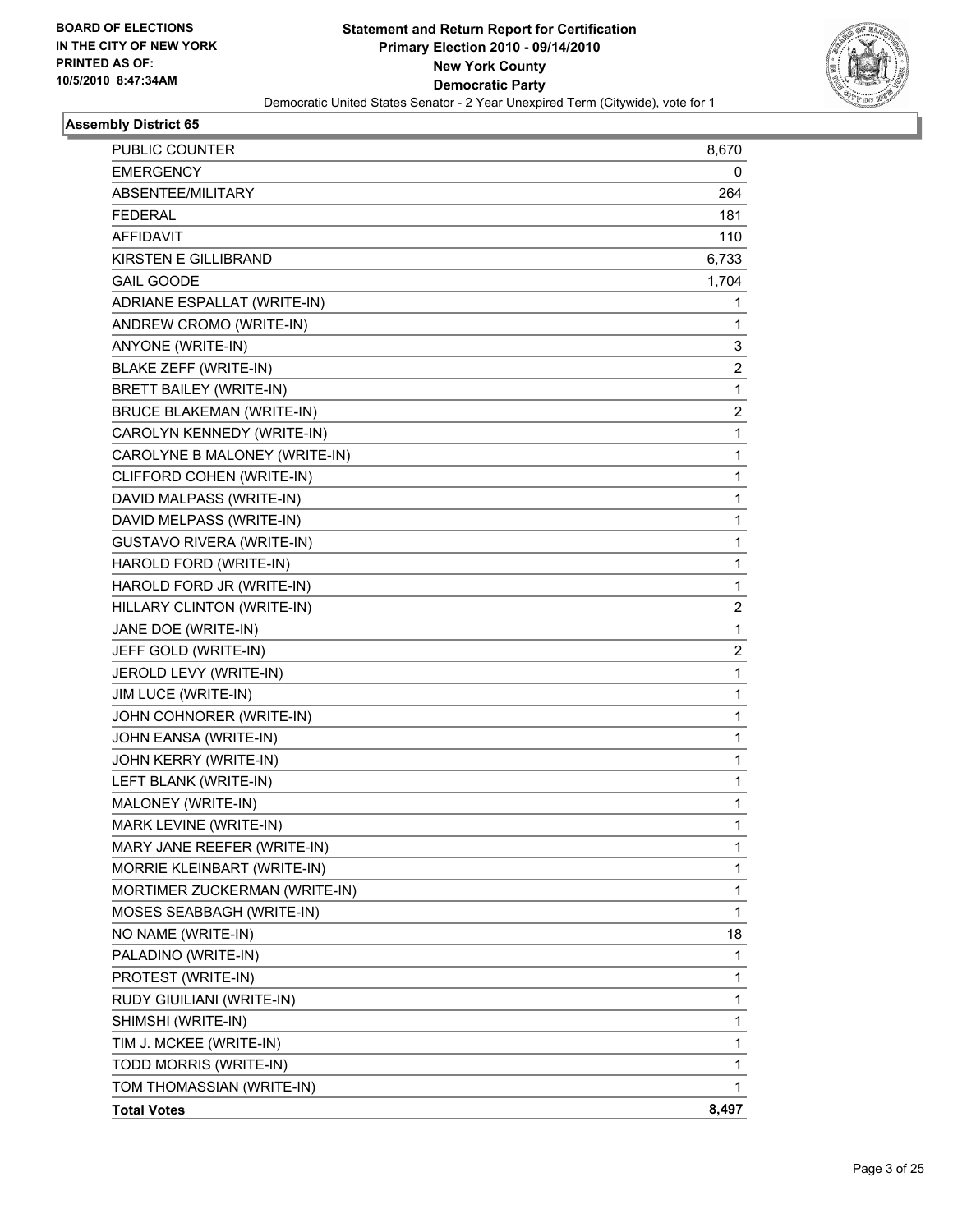

| <b>PUBLIC COUNTER</b>                   | 8,805        |
|-----------------------------------------|--------------|
| <b>EMERGENCY</b>                        | 5            |
| ABSENTEE/MILITARY                       | 233          |
| <b>FEDERAL</b>                          | 267          |
| <b>AFFIDAVIT</b>                        | 96           |
| KIRSTEN E GILLIBRAND                    | 7,201        |
| <b>GAIL GOODE</b>                       | 1,536        |
| ALAN GERSON (WRITE-IN)                  | 1            |
| ANGELA SACINA (WRITE-IN)                | 1            |
| ANTHONY WEINER (WRITE-IN)               | 1            |
| <b>B GOLDWATER (WRITE-IN)</b>           | 1            |
| <b>BRANDT GOLDSTEIN (WRITE-IN)</b>      | 1            |
| CAROLINE B MALONEY (WRITE-IN)           | 1            |
| CAROLINE KENNEDY (WRITE-IN)             | 1            |
| CAROLINE KENNEDY SCHOLOSBERG (WRITE-IN) | 1            |
| CAROLINE MALONEY (WRITE-IN)             | 1            |
| CAROLYN KENNEDY SCHLOSSBERG (WRITE-IN)  | 1            |
| CAROLYN MALONEY (WRITE-IN)              | 1            |
| CHELSEA CHANDLER (WRITE-IN)             | 1            |
| DAVID MALPASS (WRITE-IN)                | 2            |
| DAVID ROTHENBERG (WRITE-IN)             | 3            |
| DEBORAH GLICK (WRITE-IN)                | 1            |
| DIND LA VERGHETTA (WRITE-IN)            | 1            |
| DONALD VANSING (WRITE-IN)               | 1            |
| ED KOCH (WRITE-IN)                      | 1            |
| ELIZABETH WARREN (WRITE-IN)             | 1            |
| ELLIOT BERKE (WRITE-IN)                 | 1            |
| ELLIOT SPITZER (WRITE-IN)               | 1            |
| EUGENE RHEE (WRITE-IN)                  | 1            |
| GINNY FIELDS (WRITE-IN)                 | 1            |
| <b>GLEN E FRIEDMAN (WRITE-IN)</b>       | 1            |
| JAMES LINDEY (WRITE-IN)                 | $\mathbf{1}$ |
| JANET GRACEY (WRITE-IN)                 | 1            |
| JAY BONIN (WRITE-IN)                    | 1            |
| JERROLD NADLER (WRITE-IN)               | 1            |
| JERROLD ZIWIN (WRITE-IN)                | 1            |
| JOHNATHAN TASINI (WRITE-IN)             | 1            |
| JONATHAN TASINI (WRITE-IN)              | 1            |
| JONATHAN TESINI (WRITE-IN)              | 1            |
| K POWELL (WRITE-IN)                     | 1            |
| LIZ KRUGER (WRITE-IN)                   | 1            |
| LYNN NUNES (WRITE-IN)                   | 1            |
| LYNNE STEWART (WRITE-IN)                | 1            |
| MAJOIRE COHEN (WRITE-IN)                | 1            |
| MARC FIRSTENBERG (WRITE-IN)             | 1            |
| MICHAEL BLOOMBERG (WRITE-IN)            | 1            |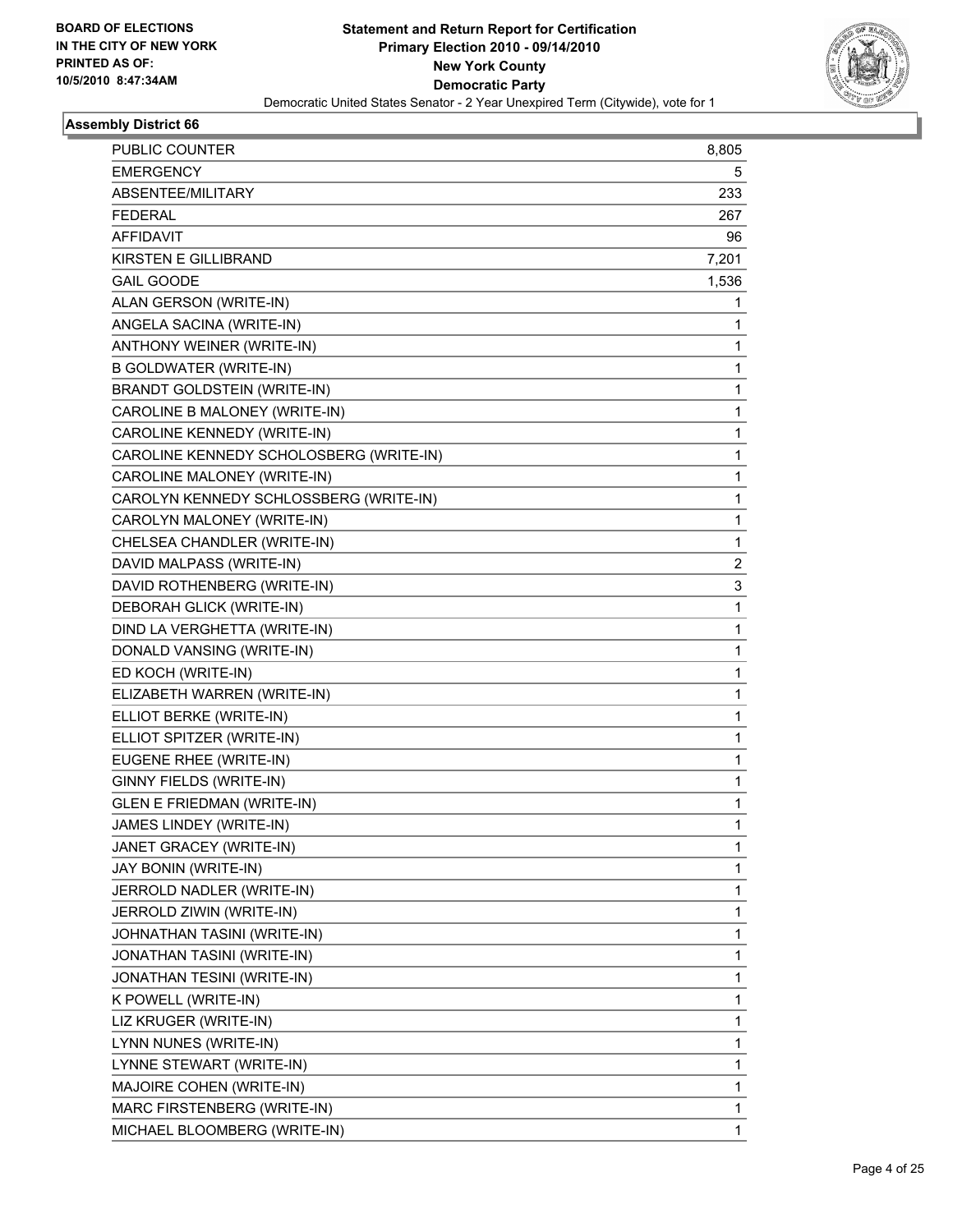

| NAOMI CHOMSKY (WRITE-IN)       | 1              |
|--------------------------------|----------------|
| NEW ILEAS (WRITE-IN)           | 1              |
| NO NAME (WRITE-IN)             | 45             |
| OSCAR BRETT (WRITE-IN)         | 1              |
| RALPH NADOR (WRITE-IN)         | 1              |
| RAY LANCE (WRITE-IN)           | 1              |
| ROBERT KENNEDY JR. (WRITE-IN)  | 1              |
| ROBERT R. ROBOT (WRITE-IN)     | 1              |
| RODERICK HILL JR. (WRITE-IN)   | 1              |
| RUTH MESSENGER (WRITE-IN)      | 1              |
| SHARON RUSH (WRITE-IN)         | 1              |
| SHELDON SILVER (WRITE-IN)      | 1              |
| STEVE ISREAL (WRITE-IN)        | 1              |
| TASINI (WRITE-IN)              | $\overline{2}$ |
| TOM DIANE (WRITE-IN)           | 1              |
| TOM DUANE (WRITE-IN)           | 1              |
| TOMMY SCOTT (WRITE-IN)         | 1              |
| VALDIS KUPRIS MENZI (WRITE-IN) | 1              |
| YETTA KURLAND (WRITE-IN)       | 1              |
| <b>Total Votes</b>             | 8,843          |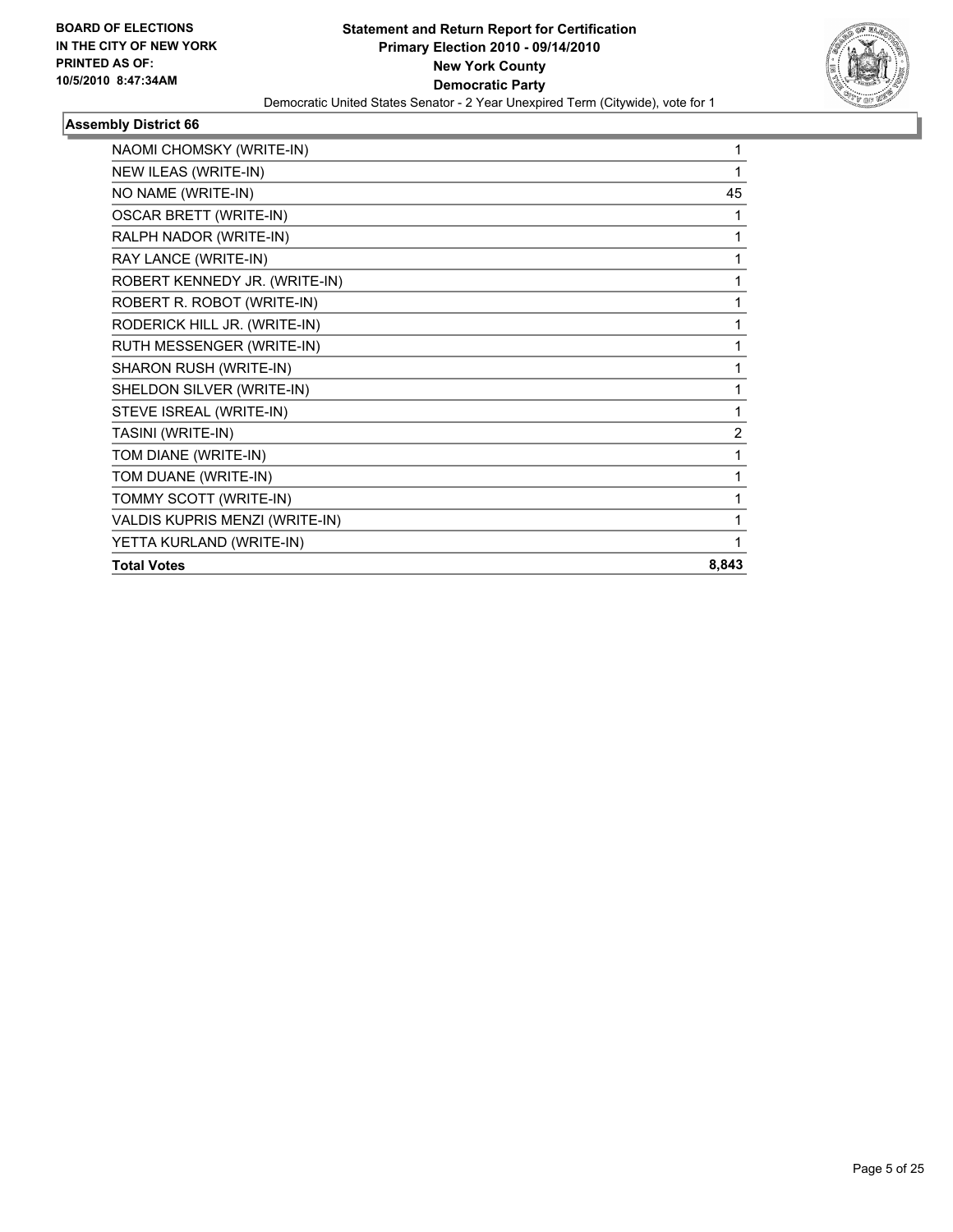

| PUBLIC COUNTER                          | 12,054 |
|-----------------------------------------|--------|
| <b>EMERGENCY</b>                        | 3      |
| ABSENTEE/MILITARY                       | 276    |
| <b>FEDERAL</b>                          | 224    |
| <b>AFFIDAVIT</b>                        | 129    |
| <b>KIRSTEN E GILLIBRAND</b>             | 9,308  |
| <b>GAIL GOODE</b>                       | 2,273  |
| ADAM CLAYTON POWELL IV (WRITE-IN)       | 1      |
| ADRIANO ESPAILLAT (WRITE-IN)            | 3      |
| ALEC BALDWIN (WRITE-IN)                 | 2      |
| BENITA LEBOW (WRITE-IN)                 | 1      |
| <b>BILL CLINTON (WRITE-IN)</b>          | 1      |
| BILL PERKIN (WRITE-IN)                  | 2      |
| BILL PERKINS (WRITE-IN)                 | 8      |
| <b>BRUCE BLAKEMAN (WRITE-IN)</b>        | 1      |
| CAROLINE KENNEDY (WRITE-IN)             | 4      |
| CAROLINE KENNEDY SCHLOSSBERG (WRITE-IN) | 1      |
| CHARLES BOSTON (WRITE-IN)               | 1      |
| CHARLES RANGEL (WRITE-IN)               | 2      |
| CHRISTOPHER WALKEN (WRITE-IN)           | 2      |
| CONSTANCE B RUBIN (WRITE-IN)            | 1      |
| DANIEL PATRICK MOYNIHAN (WRITE-IN)      | 1      |
| DEBRA DRESKIN (WRITE-IN)                | 1      |
| DONALD DUCK (WRITE-IN)                  | 1      |
| DONALD PUCK (WRITE-IN)                  | 1      |
| DOUGLAS MEDINI (WRITE-IN)               | 1      |
| DOUGLAS MENDINI (WRITE-IN)              | 1      |
| EARL SCOTT (WRITE-IN)                   | 1      |
| ELIOT SPITZER (WRITE-IN)                | 1      |
| ELLIOT BROWN (WRITE-IN)                 | 1      |
| ELLIOTT SPITZER (WRITE-IN)              | 1      |
| <b>GARY BERNSTEN (WRITE-IN)</b>         | 1      |
| HAROLD FORD (WRITE-IN)                  | 1      |
| JERRY NADLER (WRITE-IN)                 | 1      |
| JIMMY CARTER (WRITE-IN)                 | 2      |
| JOHN CONNOR (WRITE-IN)                  | 1      |
| JON STEWARD (WRITE-IN)                  | 1      |
| JONATHAN TASINI (WRITE-IN)              | 1      |
| LADY GAGA (WRITE-IN)                    | 2      |
| LIZARD PEOPLE (WRITE-IN)                | 1      |
| MARK LEVINE (WRITE-IN)                  | 4      |
| MICKEY MOUSE (WRITE-IN)                 | 1      |
| MIKE BLOOMBERG (WRITE-IN)               | 1      |
| NICK KRISTOFF (WRITE-IN)                | 2      |
| NO NAME (WRITE-IN)                      | 80     |
| NO NAMW (WRITE-IN)                      | 3      |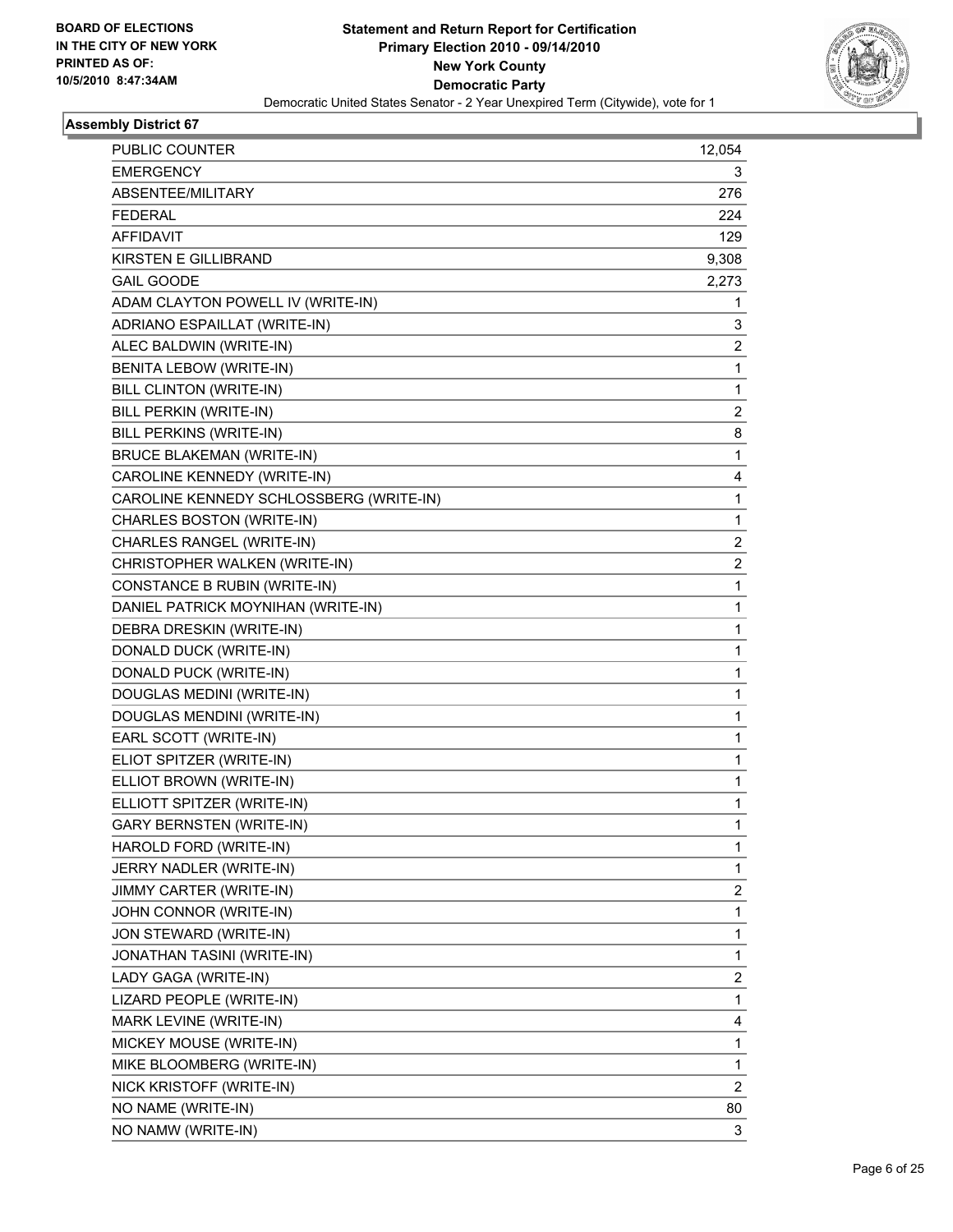

| NO VOTE (WRITE-IN)            |        |
|-------------------------------|--------|
| NONE (WRITE-IN)               |        |
| NONE OF THE ABOVE (WRITE-IN)  |        |
| NORMAN SIEGEL (WRITE-IN)      |        |
| RALPH NADER (WRITE-IN)        |        |
| RANGEL (WRITE-IN)             |        |
| REP. PETER KING (WRITE-IN)    |        |
| RICHARD BRODSKY (WRITE-IN)    |        |
| RONNIE ELDRIDGE (WRITE-IN)    |        |
| RUDY (WRITE-IN)               |        |
| SAM LESCHIOS (WRITE-IN)       |        |
| SCOTT STRINGER (WRITE-IN)     |        |
| STEVE ISRAEL (WRITE-IN)       |        |
| STEVEN SHALOWITZ (WRITE-IN)   |        |
| TOBY ANN STAVINSKY (WRITE-IN) |        |
| <b>Total Votes</b>            | 11,738 |

| PUBLIC COUNTER                    | 8,479 |
|-----------------------------------|-------|
| <b>EMERGENCY</b>                  | 19    |
| <b>ABSENTEE/MILITARY</b>          | 207   |
| <b>FEDERAL</b>                    | 21    |
| <b>AFFIDAVIT</b>                  | 172   |
| <b>KIRSTEN E GILLIBRAND</b>       | 4,324 |
| <b>GAIL GOODE</b>                 | 1,584 |
| ADRIANA ESPAILLAT (WRITE-IN)      | 1     |
| <b>BERNICE FOREMAN (WRITE-IN)</b> | 1     |
| BILL PERKINS (WRITE-IN)           | 4     |
| CANDIDATO ANOTADO (WRITE-IN)      | 1     |
| CAROLYN MALOG (WRITE-IN)          | 1     |
| CHARLES RANGEL (WRITE-IN)         | 2     |
| DAVUD PATTERSON (WRITE-IN)        | 1     |
| ELLIOT BROWN (WRITE-IN)           | 1     |
| ELLIOT SPITZER (WRITE-IN)         | 1     |
| FERNANDO SALICRUP (WRITE-IN)      | 1     |
| <b>GAIL GOODE (WRITE-IN)</b>      | 1     |
| JESUS CHRIST (WRITE-IN)           | 1     |
| NO NAME (WRITE-IN)                | 89    |
| NONE (WRITE-IN)                   | 1     |
| NOT A (WRITE-IN)                  | 1     |
| ROSA CLEMENTE (WRITE-IN)          | 1     |
| <b>Total Votes</b>                | 6,016 |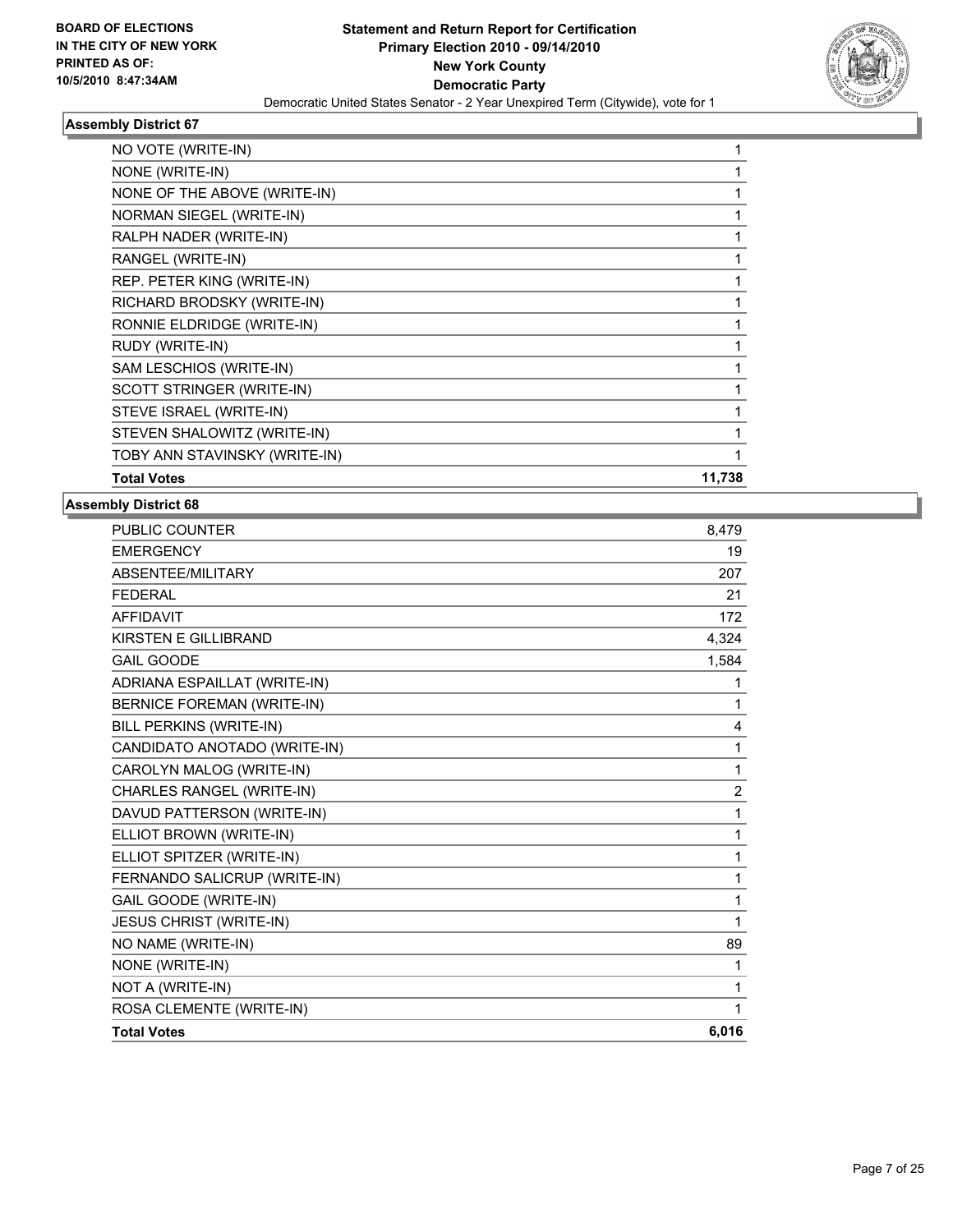

| PUBLIC COUNTER                    | 14,005       |
|-----------------------------------|--------------|
| <b>EMERGENCY</b>                  | 45           |
| ABSENTEE/MILITARY                 | 288          |
| <b>FEDERAL</b>                    | 161          |
| <b>AFFIDAVIT</b>                  | 200          |
| KIRSTEN E GILLIBRAND              | 9,789        |
| <b>GAIL GOODE</b>                 | 2,669        |
| ABDUL MUJIO MANNAN ESQ (WRITE-IN) | 1            |
| ADRIAN (WRITE-IN)                 | 1            |
| ADRIAN ESPAILAT (WRITE-IN)        | 1            |
| ADRIANA ESPAILLAT (WRITE-IN)      | 1            |
| ADRIANO ESPAILLAT (WRITE-IN)      | 1            |
| ADRIANO ESPILLAT (WRITE-IN)       | 1            |
| AL GORE (WRITE-IN)                | 2            |
| ALI H. MIRZA (WRITE-IN)           | 1            |
| ANTHONY WEAVER (WRITE-IN)         | 1            |
| ARIANO ESPALLAR (WRITE-IN)        | 2            |
| ASTRO (WRITE-IN)                  | 1            |
| <b>BEATRICE OKUM (WRITE-IN)</b>   | 1            |
| BEN PAUL (WRITE-IN)               | $\mathbf{1}$ |
| BERNARD CURTIN (WRITE-IN)         | 1            |
| BILL CLINTON (WRITE-IN)           | 2            |
| BILL PERKINS (WRITE-IN)           | 1            |
| CAOLYN MALONEY (WRITE-IN)         | 1            |
| CAROLINE KENNEDY (WRITE-IN)       | 3            |
| CAROLYN KENNEDY (WRITE-IN)        | 1            |
| CAROLYN MALONE (WRITE-IN)         | 1            |
| CAROLYN MALONEY (WRITE-IN)        | 2            |
| CECILE LAWRENCE (WRITE-IN)        | 3            |
| CHARLES BARRON (WRITE-IN)         | 2            |
| CHE GUEVARA (WRITE-IN)            | 1            |
| DAVID CARMICHAEL (WRITE-IN)       | $\mathbf{1}$ |
| DAVID MCREYNOLDS (WRITE-IN)       | 1            |
| DAVID PATERSON (WRITE-IN)         | 1            |
| DAVID PATTERSON (WRITE-IN)        | 1            |
| DIANA ADAMS (WRITE-IN)            | 1            |
| ERIC SCHME (WRITE-IN)             | 1            |
| ESPAILLATT (WRITE-IN)             | 1            |
| GAIL GOODE (WRITE-IN)             | 1            |
| <b>GUS HALL (WRITE-IN)</b>        | 1            |
| HAROLD FORD JR. (WRITE-IN)        | 1            |
| HILLARY CLINTON (WRITE-IN)        | 2            |
| JENNIFER ROTH (WRITE-IN)          | 1            |
| JERRY NADLER (WRITE-IN)           | 1            |
| JERRY NOLLER (WRITE-IN)           | 1            |
| JONATHAN TASIN (WRITE-IN)         | 1            |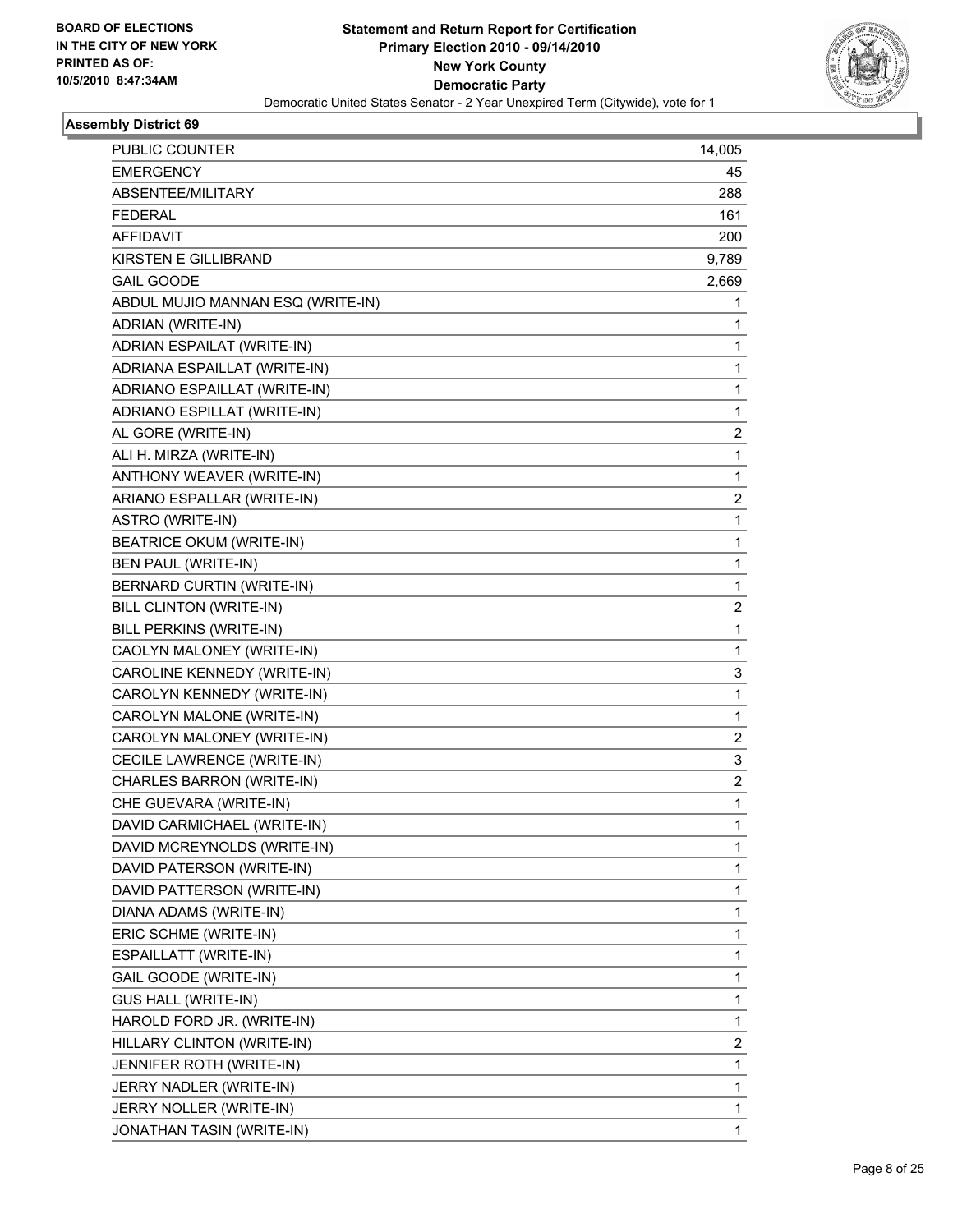

| JOSE F VELEZ (WRITE-IN)              |        |
|--------------------------------------|--------|
| <b>KRISTEN GILLIBRAND (WRITE-IN)</b> |        |
| MARK LEVINE (WRITE-IN)               | 3      |
| MICHAEL BLOOMBERG (WRITE-IN)         |        |
| MICHAEL WESHSTAN (WRITE-IN)          |        |
| MICHELE WALKER (WRITE-IN)            |        |
| MIOSOTIS (WRITE-IN)                  |        |
| NO NAME (WRITE-IN)                   | 76     |
| RANDOLF HARRISON (WRITE-IN)          |        |
| REV WALKER (WRITE-IN)                |        |
| RON PAUL (WRITE-IN)                  |        |
| RUDY GIULIANI (WRITE-IN)             |        |
| <b>Total Votes</b>                   | 12,596 |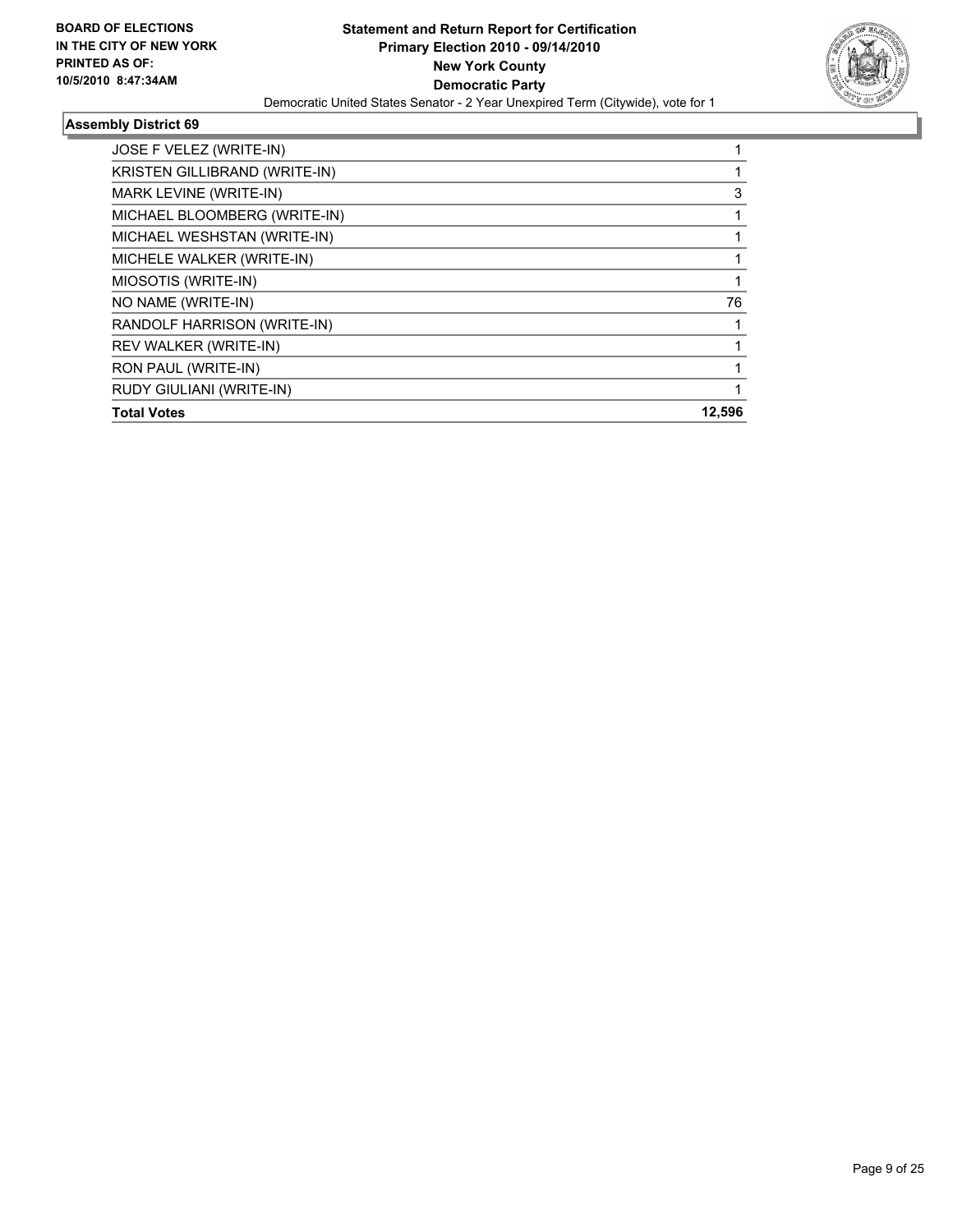

| PUBLIC COUNTER                   | 10,319       |
|----------------------------------|--------------|
| <b>EMERGENCY</b>                 | 11           |
| ABSENTEE/MILITARY                | 242          |
| <b>FEDERAL</b>                   | 30           |
| <b>AFFIDAVIT</b>                 | 226          |
| <b>KIRSTEN E GILLIBRAND</b>      | 6,492        |
| <b>GAIL GOODE</b>                | 2,372        |
| ADRIANO ESPAILLAT (WRITE-IN)     | 3            |
| ADRIANO ESPALLAT (WRITE-IN)      | 2            |
| AHKILAH JOHNSON (WRITE-IN)       | 1            |
| ANDREW CANBO (WRITE-IN)          | 1            |
| <b>BARRON CHARLES (WRITE-IN)</b> | 1            |
| <b>BASIL A SMIKLE (WRITE-IN)</b> | 1            |
| BETTY ARG (WRITE-IN)             | 1            |
| BILL PERKINS (WRITE-IN)          | 1            |
| <b>BLACK PARTY (WRITE-IN)</b>    | 1            |
| CARLUNGTON TROTMAN (WRITE-IN)    | 1            |
| CAROLINE KENNEDY (WRITE-IN)      | 1            |
| CAROLYN SIMS (WRITE-IN)          | 1            |
| CHARLES BARRON (WRITE-IN)        | 1            |
| CHARLES BARROW (WRITE-IN)        | 1            |
| CHARLES BUNN (WRITE-IN)          | 1            |
| CHARLES COUPER (WRITE-IN)        | 1            |
| CHREN (WRITE-IN)                 | 1            |
| DIAZ (WRITE-IN)                  | 1            |
| ELHAJI MALIK SHABAZZ (WRITE-IN)  | 1            |
| ELIZABETH SIMMONS (WRITE-IN)     | 1            |
| GAIL GOODE (WRITE-IN)            | 1            |
| JEAN-COBERT PAKER (WRITE-IN)     | 1            |
| LINDA JONES (WRITE-IN)           | 1            |
| LORD JESUS CHRIST (WRITE-IN)     | 1            |
| MARK GREEN (WRITE-IN)            | $\mathbf{1}$ |
| NO NAME (WRITE-IN)               | 111          |
| NO ONE (WRITE-IN)                | 1            |
| NORMAN SIEGEL (WRITE-IN)         | 1            |
| RANGEL (WRITE-IN)                | 1            |
| TWANA ADAMS (WRITE-IN)           | 2            |
| VIOLA PLUMMER (WRITE-IN)         | 1            |
| WALTER ROBINS (WRITE-IN)         | 1            |
| <b>Total Votes</b>               | 9,010        |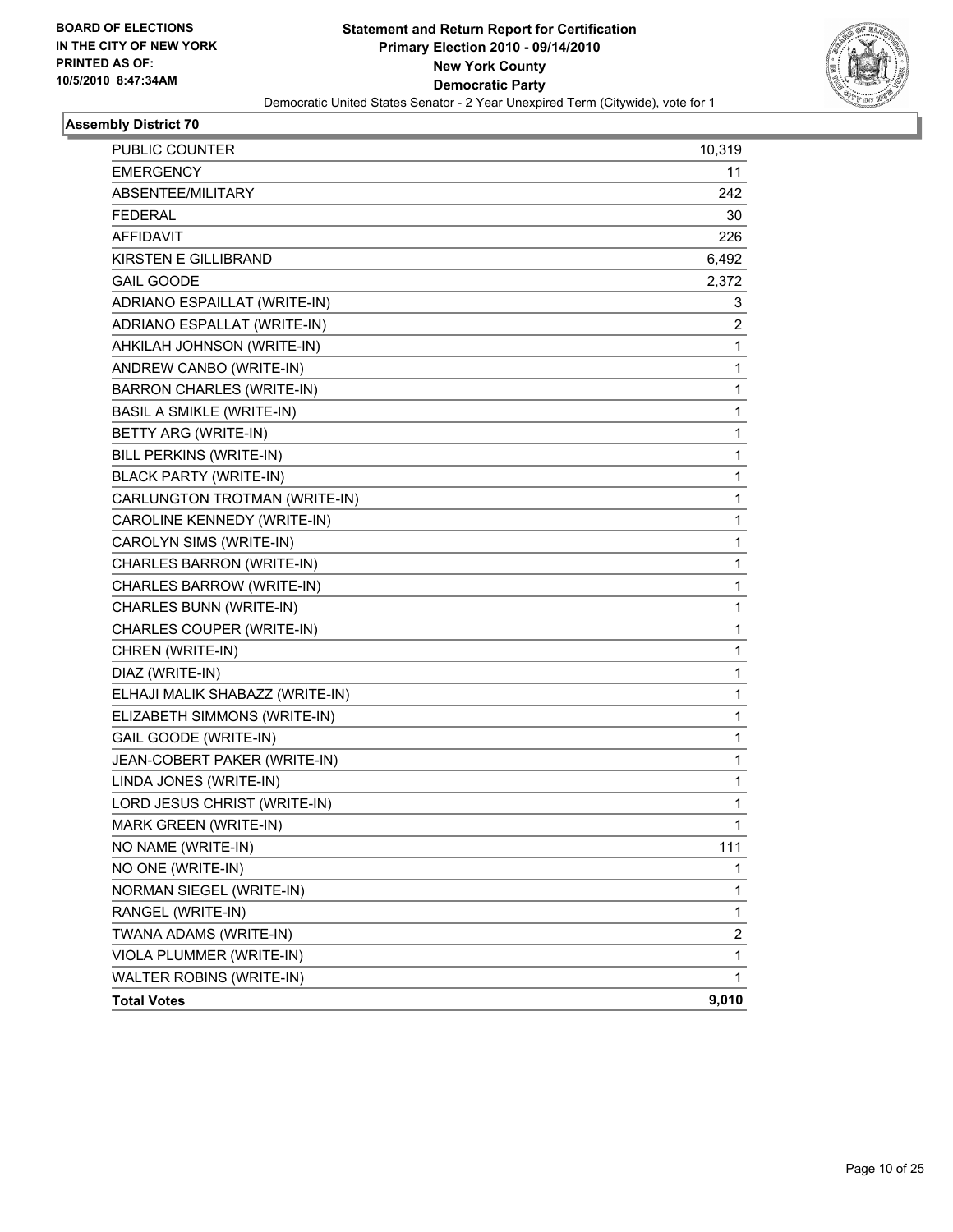

| PUBLIC COUNTER                  | 10,766         |
|---------------------------------|----------------|
| <b>EMERGENCY</b>                | 0              |
| ABSENTEE/MILITARY               | 184            |
| <b>FEDERAL</b>                  | 59             |
| <b>AFFIDAVIT</b>                | 183            |
| <b>KIRSTEN E GILLIBRAND</b>     | 6,715          |
| <b>GAIL GOODE</b>               | 2,070          |
| 0 (WRITE-IN)                    | 1              |
| ADRIAN ESPAILLAT (WRITE-IN)     | 1              |
| ADRIAN ESPALLAT (WRITE-IN)      | 1              |
| ADRIANO (WRITE-IN)              | 1              |
| ADRIANO ESPAILLO (WRITE-IN)     | 1              |
| ADRIANO ESPALLAT (WRITE-IN)     | 3              |
| BW (WRITE-IN)                   | 1              |
| CAROLINE KENNEDY (WRITE-IN)     | 1              |
| CONAN O'BRIEN (WRITE-IN)        | $\overline{c}$ |
| DAFFY DUCK (WRITE-IN)           | 1              |
| DAVID MALPASS (WRITE-IN)        | 1              |
| DAVID MALSPAN (WRITE-IN)        | 1              |
| DAVID PATTERSON (WRITE-IN)      | 1              |
| DOMINGO M. FLORES (WRITE-IN)    | 1              |
| ELLIOT SPITZER (WRITE-IN)       | 1              |
| EVELYN ROMAN (WRITE-IN)         | 1              |
| <b>GARY BERNTSEN (WRITE-IN)</b> | 1              |
| GUILLERMO LUNARES (WRITE-IN)    | 1              |
| HILLARY CLINTON (WRITE-IN)      | 1              |
| JAMES BALDWIN (WRITE-IN)        | 1              |
| JANET ELLIS (WRITE-IN)          | 1              |
| JONATHAN TASINI (WRITE-IN)      | 1              |
| JUAN HIDALGO (WRITE-IN)         | 2              |
| KIRSTEN GILLIBRAND (WRITE-IN)   | 1              |
| LINAREY (WRITE-IN)              | $\mathbf{1}$   |
| LINAREZ (WRITE-IN)              | 1              |
| MARIANO ESPA (WRITE-IN)         | 1              |
| MARK LEVINE (WRITE-IN)          | 3              |
| NO NAME (WRITE-IN)              | 141            |
| RAYSA CASTILLO (WRITE-IN)       | 1              |
| THOMAS GILES (WRITE-IN)         | 1              |
| TODD VAL CONSOLOSO (WRITE-IN)   | 1              |
| VANESSA QUARLEY (WRITE-IN)      | 1              |
| VIOLAT L MORGAN (WRITE-IN)      | $\mathbf{1}$   |
| <b>Total Votes</b>              | 8,965          |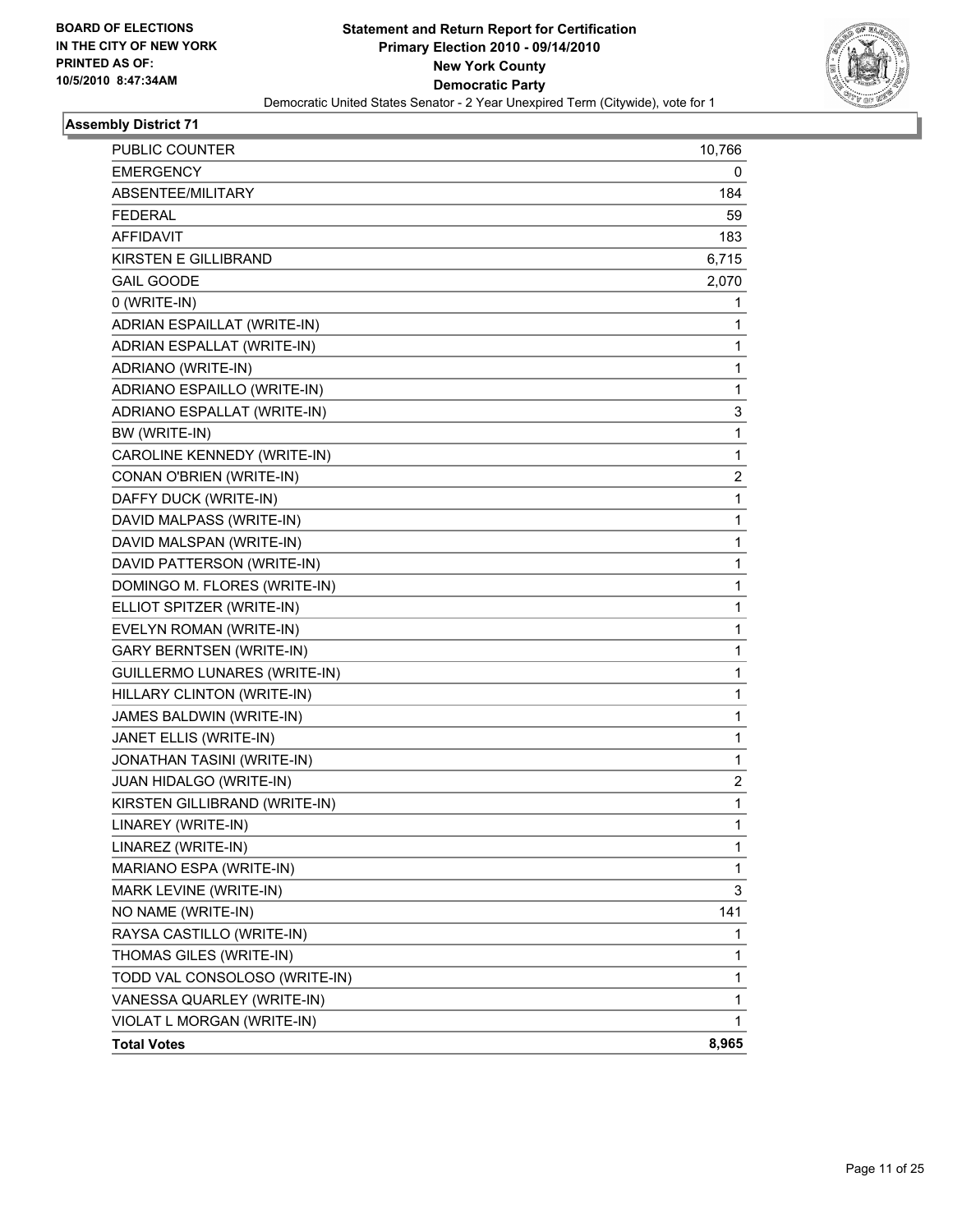

| <b>PUBLIC COUNTER</b>        | 8,253          |
|------------------------------|----------------|
| <b>EMERGENCY</b>             | 0              |
| ABSENTEE/MILITARY            | 57             |
| <b>FEDERAL</b>               | 53             |
| <b>AFFIDAVIT</b>             | 113            |
| <b>KIRSTEN E GILLIBRAND</b>  | 3,696          |
| <b>GAIL GOODE</b>            | 1,119          |
| ANYONE ELSE (WRITE-IN)       | 1              |
| CARDYN MABNOY (WRITE-IN)     | 1              |
| CARLA ZANONL (WRITE-IN)      | $\overline{c}$ |
| DAVID MALPASS (WRITE-IN)     | 1              |
| ESPIALLAT (WRITE-IN)         | 1              |
| FRANK LEFEVER (WRITE-IN)     | 1              |
| HILLARY CLINTON (WRITE-IN)   | 1              |
| JESUS (WRITE-IN)             | 1              |
| KENNEDY (WRITE-IN)           | 1              |
| MARK GREEN (WRITE-IN)        | 1              |
| NITA LOWEY (WRITE-IN)        | 1              |
| NO NAME (WRITE-IN)           | 99             |
| NONE (WRITE-IN)              | 1              |
| PERKINS (WRITE-IN)           | 1              |
| RICHARD GOLDSTEIN (WRITE-IN) | 1              |
| SEAN COFFEY (WRITE-IN)       | 1              |
| <b>Total Votes</b>           | 4,930          |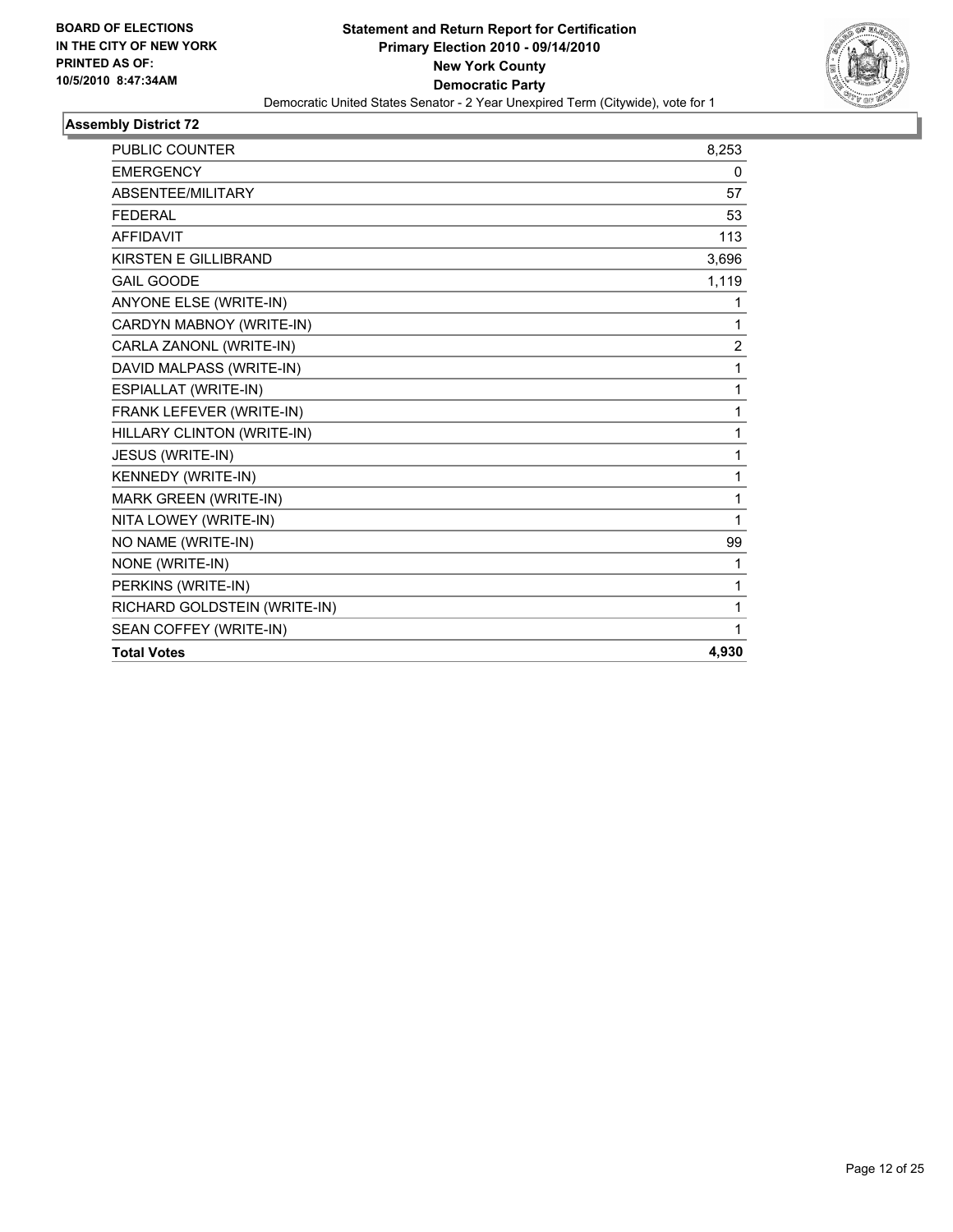

| PUBLIC COUNTER                                    | 9,368                   |
|---------------------------------------------------|-------------------------|
| <b>EMERGENCY</b>                                  | 0                       |
| ABSENTEE/MILITARY                                 | 268                     |
| <b>FEDERAL</b>                                    | 219                     |
| AFFIDAVIT                                         | 93                      |
| KIRSTEN E GILLIBRAND                              | 7,225                   |
| <b>GAIL GOODE</b>                                 | 1,721                   |
| ALICE YURKE (WRITE-IN)                            | 1                       |
| AMTLUR WIECEIFELD (WRITE-IN)                      | 1                       |
| <b>BRUCE BLAKMAN (WRITE-IN)</b>                   | 1                       |
| CAROLINE KENNEDY (WRITE-IN)                       | 4                       |
| CAROLYN B MALONEY (WRITE-IN)                      | $\overline{\mathbf{c}}$ |
| CAROLYN MALONEY (WRITE-IN)                        | $\overline{\mathbf{c}}$ |
| CAROLYN MUBUERY (WRITE-IN)                        | 1                       |
| CHARLES AN (WRITE-IN)                             | 1                       |
| CHARLES SHUMER (WRITE-IN)                         | $\mathbf 1$             |
| DANIEL GOLDIN (WRITE-IN)                          | $\mathbf 1$             |
| ELLIOT SPITZER (WRITE-IN)                         | $\mathbf 1$             |
| GAIL GOODE (WRITE-IN)                             | 2                       |
| <b>GEORGE DESHENSKY (WRITE-IN)</b>                | 1                       |
| <b>GEORGE SPITZ (WRITE-IN)</b>                    | $\mathbf 1$             |
| HAROLD FORD (WRITE-IN)                            | 1                       |
| HILLARY CLINTON (WRITE-IN)                        | 1                       |
| KAREN BURNSTEIN (WRITE-IN)                        | 1                       |
| LAZIO (WRITE-IN)                                  | $\mathbf 1$             |
| LIZ KAUGER (WRITE-IN)                             | 1                       |
| LYNN NUNES (WRITE-IN)                             | 1                       |
| NO NAME (WRITE-IN)                                | 32                      |
| NOEL E JEFFERSON (WRITE-IN)                       | 1                       |
| PERKINS (WRITE-IN)                                | 1                       |
| SHELDON SILVER (WRITE-IN)                         | 2                       |
| SOMEONE ELSE (WRITE-IN)                           | $\mathbf 1$             |
| SOMEONE WILLING TO FIX A BROKEN SYSTEM (WRITE-IN) | 1                       |
| <b>Total Votes</b>                                | 9,010                   |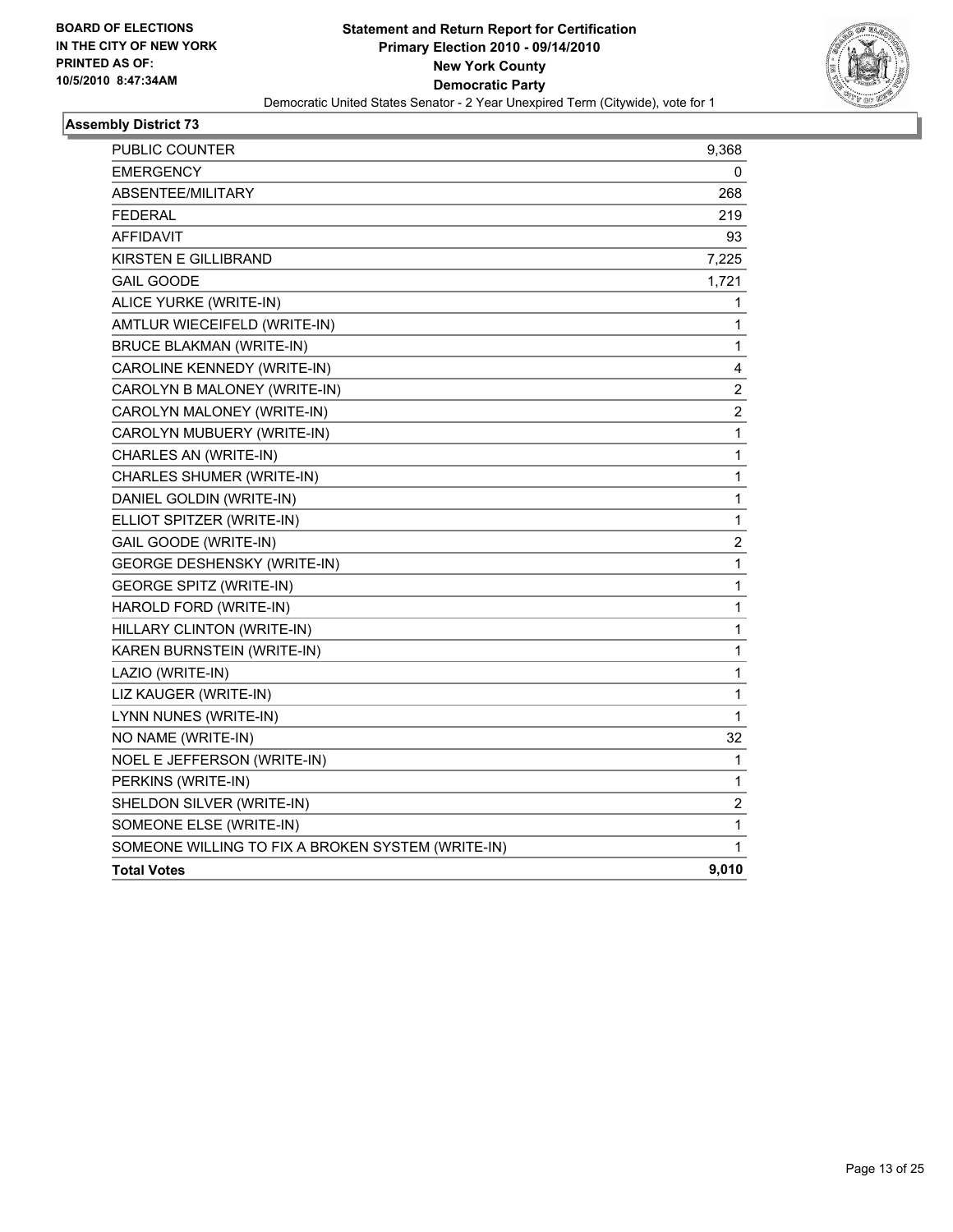

| PUBLIC COUNTER                      | 8,997          |
|-------------------------------------|----------------|
| <b>EMERGENCY</b>                    | 12             |
| ABSENTEE/MILITARY                   | 194            |
| <b>FEDERAL</b>                      | 127            |
| <b>AFFIDAVIT</b>                    | 111            |
| KIRSTEN E GILLIBRAND                | 6,604          |
| <b>GAIL GOODE</b>                   | 1,863          |
| AL DOYLE (WRITE-IN)                 | 1              |
| AL FLUCKS (WRITE-IN)                | 1              |
| AL SHARPTON (WRITE-IN)              | 1              |
| BARBARA WATSON (WRITE-IN)           | 1              |
| <b>BOBBY KELIN (WRITE-IN)</b>       | 1              |
| <b>BRIAN FITZMACK (WRITE-IN)</b>    | 1              |
| <b>BRUCE (WRITE-IN)</b>             | 1              |
| C MALONEY (WRITE-IN)                | 1              |
| CANDIDATO ANOLO (WRITE-IN)          | 2              |
| CAROLINE KENNEDY (WRITE-IN)         | 1              |
| CAROLYN KENNEDY (WRITE-IN)          | 4              |
| CAROLYN MADLNY (WRITE-IN)           | 1              |
| CAROLYN MALLONEY (WRITE-IN)         | 1              |
| CAROLYN MALONEY (WRITE-IN)          | 3              |
| CAROLYN MONTY (WRITE-IN)            | 1              |
| CHAL MOLEY (WRITE-IN)               | 1              |
| CHARLES BARRON (WRITE-IN)           | $\mathbf{1}$   |
| CLARE BENEDICT (WRITE-IN)           | 1              |
| FRANK A CAMINO (WRITE-IN)           | 1              |
| GAIL GOODE (WRITE-IN)               | $\overline{c}$ |
| <b>GERALDINE FERRARO (WRITE-IN)</b> | 1              |
| HAROLD FORD JR. (WRITE-IN)          | 2              |
| HUMPTY DUMGHTY (WRITE-IN)           | $\mathbf{1}$   |
| JONATHAN TASINI (WRITE-IN)          | $\overline{c}$ |
| KATYA FITZPATRICK (WRITE-IN)        | 1              |
| LILLIAN K SAAR (WRITE-IN)           | 1              |
| LIZ KUGER (WRITE-IN)                | 1              |
| MARK GREEN (WRITE-IN)               | 1              |
| MARK LEVINE (WRITE-IN)              | 1              |
| N/A (WRITE-IN)                      | 1              |
| NO NAME (WRITE-IN)                  | 98             |
| NYDIA VELAZQUEZ (WRITE-IN)          | 1              |
| OLIVENCIA NELSON (WRITE-IN)         | 1              |
| PHILIP METVINE (WRITE-IN)           | 1              |
| RANGEL (WRITE-IN)                   | 1              |
| ROBERT CALABRESE (WRITE-IN)         | 1              |
| RUDY GUILLIANI (WRITE-IN)           | 1              |
| SEABROOK (WRITE-IN)                 | 1              |
| THE SAUNDERS (WRITE-IN)             | 1.             |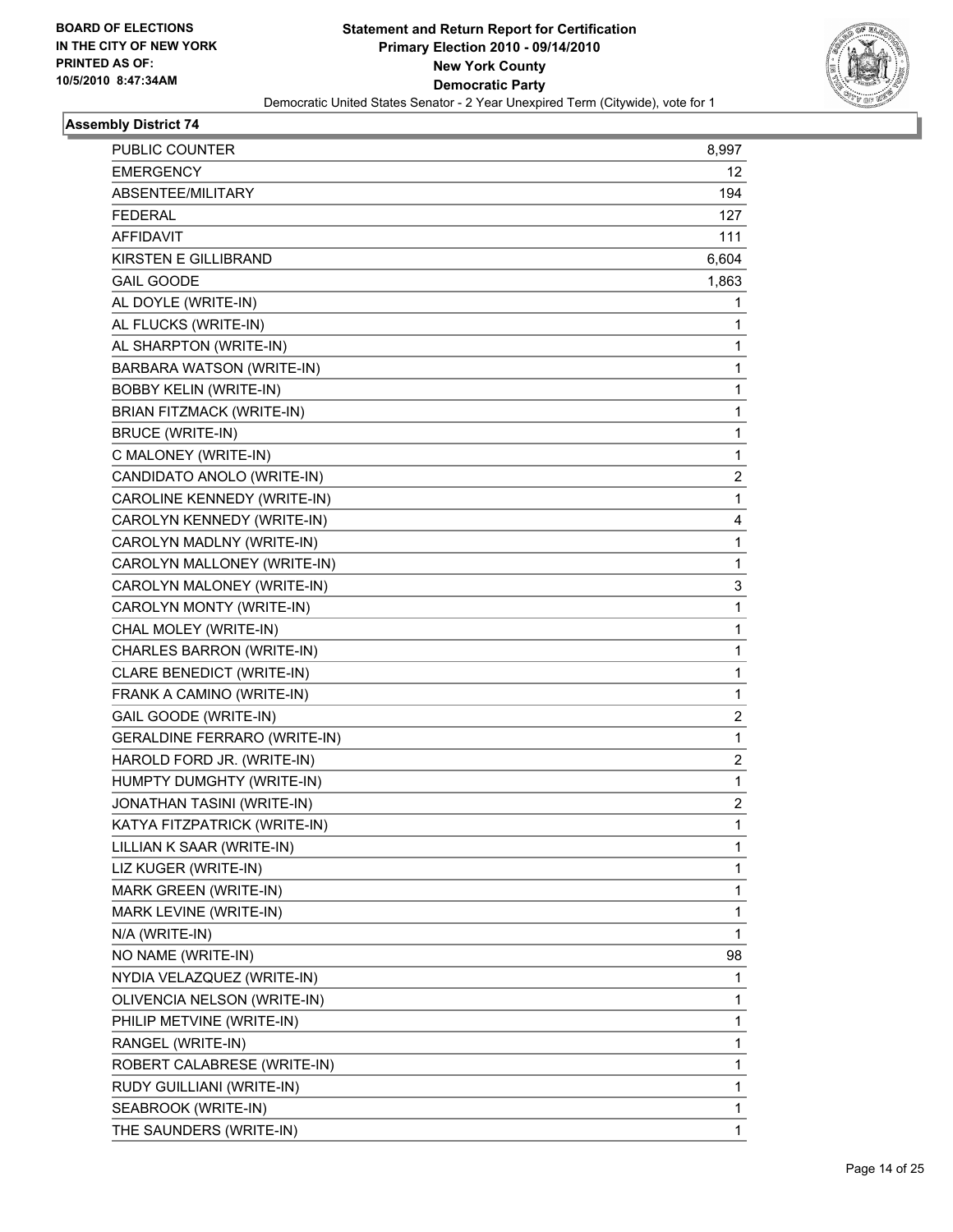

| <b>Total Votes</b>            | 8.615 |
|-------------------------------|-------|
| WILLIAM STEINBERG (WRITE-IN)  |       |
| VIRGIL (WRITE-IN)             |       |
| TOBY ANN STAVINSKY (WRITE-IN) |       |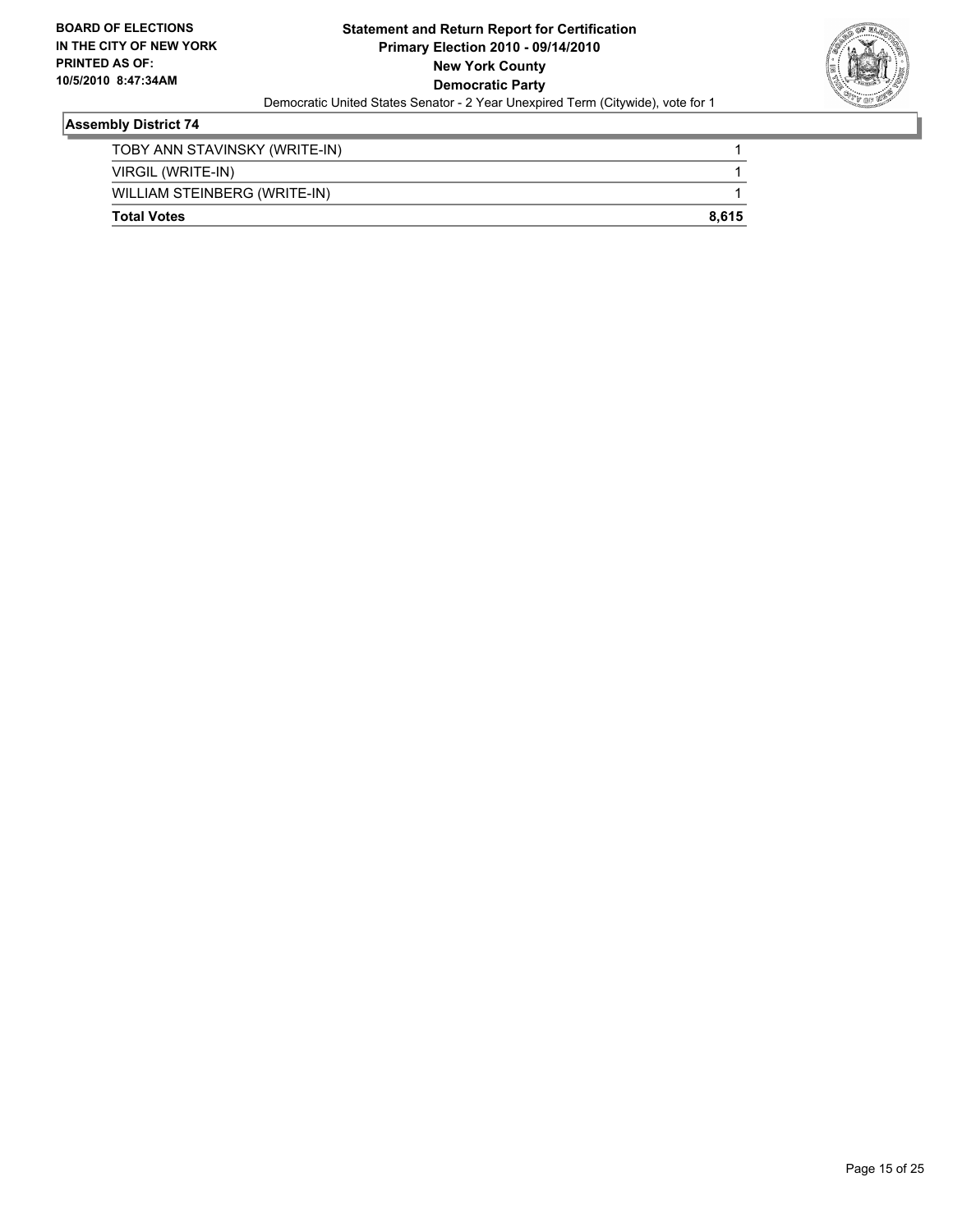

| PUBLIC COUNTER                          | 8,152        |
|-----------------------------------------|--------------|
| <b>EMERGENCY</b>                        | 10           |
| ABSENTEE/MILITARY                       | 235          |
| <b>FEDERAL</b>                          | 191          |
| <b>AFFIDAVIT</b>                        | 103          |
| <b>KIRSTEN E GILLIBRAND</b>             | 6,319        |
| <b>GAIL GOODE</b>                       | 1,457        |
| ADRIANO ESPAILLAT (WRITE-IN)            | 1            |
| ADRIANO ESPILLAT (WRITE-IN)             | 1            |
| ANTHONY WEINER (WRITE-IN)               | 1            |
| BILL MOYERS (WRITE-IN)                  | 1            |
| BILLY KILEN (WRITE-IN)                  | 1            |
| <b>BRUCE BLAKEMAN (WRITE-IN)</b>        | 1            |
| CAROL KENNEY (WRITE-IN)                 | 1            |
| CAROLINE KENNEDY (WRITE-IN)             | 1            |
| CAROLINE KENNEDY SCHLOSSBERG (WRITE-IN) | 1            |
| CAROLYN MALONEY (WRITE-IN)              | 2            |
| CATHLEEN MALONEY (WRITE-IN)             | 1            |
| CHARLES RANGEL (WRITE-IN)               | 1            |
| CHASNA SMITH (WRITE-IN)                 | 1            |
| CHRISTINA QUINN (WRITE-IN)              | 1            |
| DAVID MALPASS (WRITE-IN)                | 1            |
| DAVID PATERSON (WRITE-IN)               | 2            |
| DAVID PATTERSON (WRITE-IN)              | 2            |
| DIANE (WRITE-IN)                        | 1            |
| GAIL GOODE (WRITE-IN)                   | 1            |
| GARY D. KAPLAN (WRITE-IN)               | 1            |
| <b>GOTTRIED (WRITE-IN)</b>              | 1            |
| HARRY MILLER (WRITE-IN)                 | 1            |
| JIMMY MCMILLAN (WRITE-IN)               | 1            |
| JONATHAN TASINI (WRITE-IN)              | 1            |
| KARL MARX (WRITE-IN)                    | $\mathbf{1}$ |
| <b>KRISTEN (WRITE-IN)</b>               | 1            |
| KRISTEN E GILLIBRAND (WRITE-IN)         | 2            |
| LAZIO (WRITE-IN)                        | 1            |
| LEFT BLANK (WRITE-IN)                   | 2            |
| LYNN NUNES (WRITE-IN)                   | 1            |
| MARK ZUCKERMA (WRITE-IN)                | 1            |
| MARRIS DEES (WRITE-IN)                  | 1            |
| MICHAEL BLOOMBERG (WRITE-IN)            | 1            |
| MICHELLE OBAMA (WRITE-IN)               | 2            |
| MY DOG WOODY (WRITE-IN)                 | 1            |
| NITA LOWEY (WRITE-IN)                   | 2            |
| NO NAME (WRITE-IN)                      | 56           |
| NONE OF THE ABOVE (WRITE-IN)            | 1            |
| R. NADAI (WRITE-IN)                     | 1            |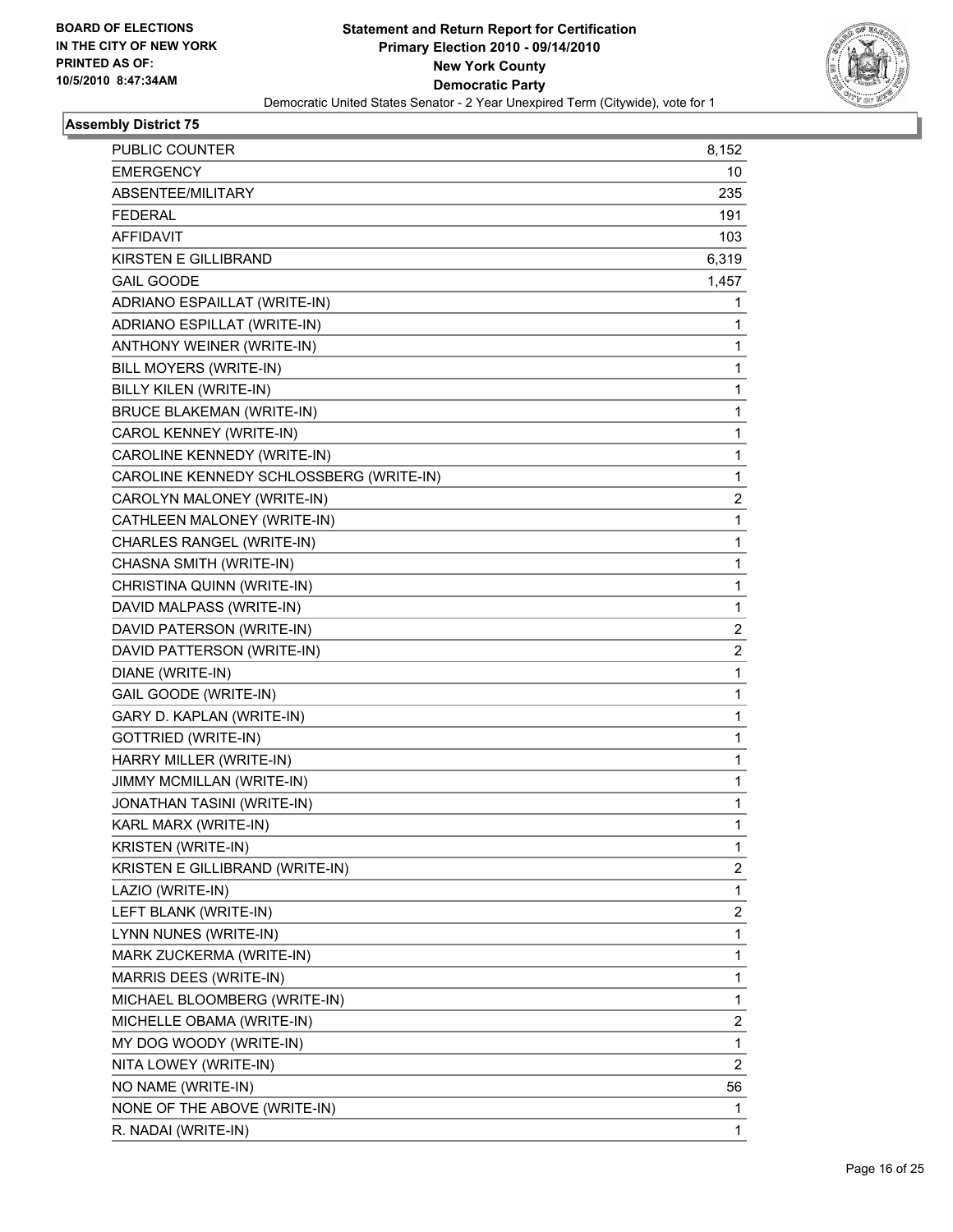

| <b>Total Votes</b>          | 7.884 |
|-----------------------------|-------|
| WILLIAM WELD (WRITE-IN)     |       |
| WILLIAM THOMPSON (WRITE-IN) |       |
| TOM DUANE (WRITE-IN)        |       |
| ROSS WEINER (WRITE-IN)      |       |
| ROBERT K KESSLER (WRITE-IN) |       |
| RANDY GREDICO (WRITE-IN)    |       |
| RANDY COLICIO (WRITE-IN)    |       |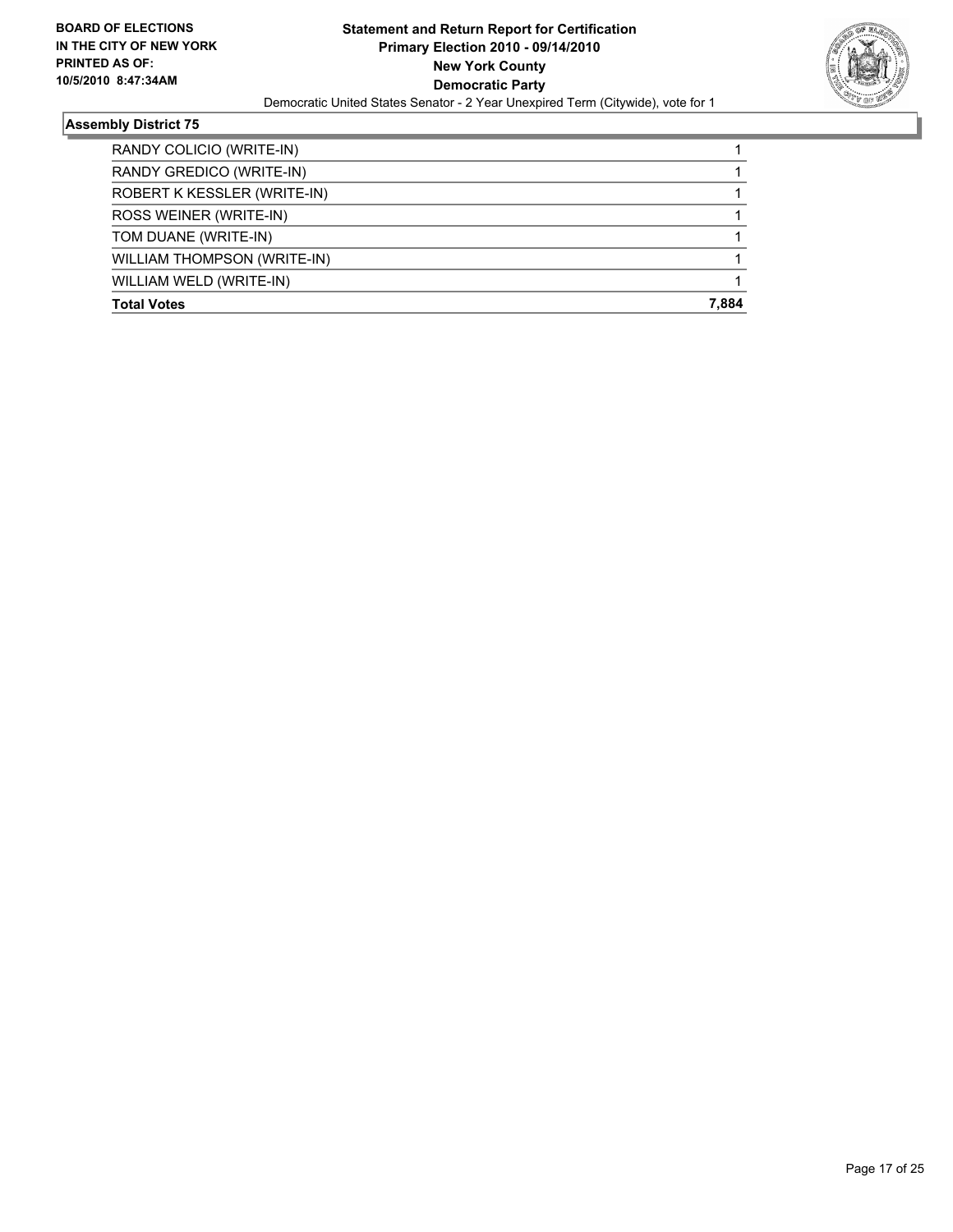

| PUBLIC COUNTER                    | 114,445        |
|-----------------------------------|----------------|
| <b>EMERGENCY</b>                  | 136            |
| ABSENTEE/MILITARY                 | 2,576          |
| <b>FEDERAL</b>                    | 1,588          |
| <b>AFFIDAVIT</b>                  | 1,627          |
| <b>KIRSTEN E GILLIBRAND</b>       | 79,129         |
| <b>GAIL GOODE</b>                 | 21,720         |
| 0 (WRITE-IN)                      | 1              |
| ABDUL MUJIO MANNAN ESQ (WRITE-IN) | 1              |
| ADAM CLAYTON POWELL IV (WRITE-IN) | 1              |
| ADRIAN (WRITE-IN)                 | 1              |
| ADRIAN ESPAILAT (WRITE-IN)        | 1              |
| ADRIAN ESPAILLAT (WRITE-IN)       | 1              |
| ADRIAN ESPALLAT (WRITE-IN)        | 1              |
| ADRIANA ESPAILLAT (WRITE-IN)      | $\overline{2}$ |
| ADRIANE ESPALLAT (WRITE-IN)       | 1              |
| ADRIANO (WRITE-IN)                | 1              |
| ADRIANO ESPAILLAT (WRITE-IN)      | 8              |
| ADRIANO ESPAILLO (WRITE-IN)       | 1              |
| ADRIANO ESPALLAT (WRITE-IN)       | 5              |
| ADRIANO ESPILLAT (WRITE-IN)       | $\overline{2}$ |
| AHKILAH JOHNSON (WRITE-IN)        | 1              |
| AL DOYLE (WRITE-IN)               | 1              |
| AL FLUCKS (WRITE-IN)              | 1              |
| AL GORE (WRITE-IN)                | 2              |
| AL SHARPTON (WRITE-IN)            | 1              |
| ALAN GERSON (WRITE-IN)            | 1              |
| ALEC BALDWIN (WRITE-IN)           | 2              |
| ALI H. MIRZA (WRITE-IN)           | 1              |
| ALICE YURKE (WRITE-IN)            | 1              |
| AMTLUR WIECEIFELD (WRITE-IN)      | $\mathbf{1}$   |
| ANDREW CANBO (WRITE-IN)           | 1              |
| ANDREW CROMO (WRITE-IN)           | 1              |
| ANGELA SACINA (WRITE-IN)          | 1              |
| ANTHONY WEAVER (WRITE-IN)         | 1              |
| ANTHONY WEINER (WRITE-IN)         | 4              |
| ANYONE (WRITE-IN)                 | 3              |
| ANYONE ELSE (WRITE-IN)            | 1              |
| ARIANO ESPALLAR (WRITE-IN)        | $\overline{2}$ |
| ARMANDO RICHARDS (WRITE-IN)       | 1              |
| ASTRO (WRITE-IN)                  | 1              |
| B GOLDWATER (WRITE-IN)            | 1              |
| BARBARA SIMMONS (WRITE-IN)        | 1              |
| BARBARA WATSON (WRITE-IN)         | 1              |
| BARRON CHARLES (WRITE-IN)         | 1              |
| <b>BASIL A SMIKLE (WRITE-IN)</b>  | 1              |
|                                   |                |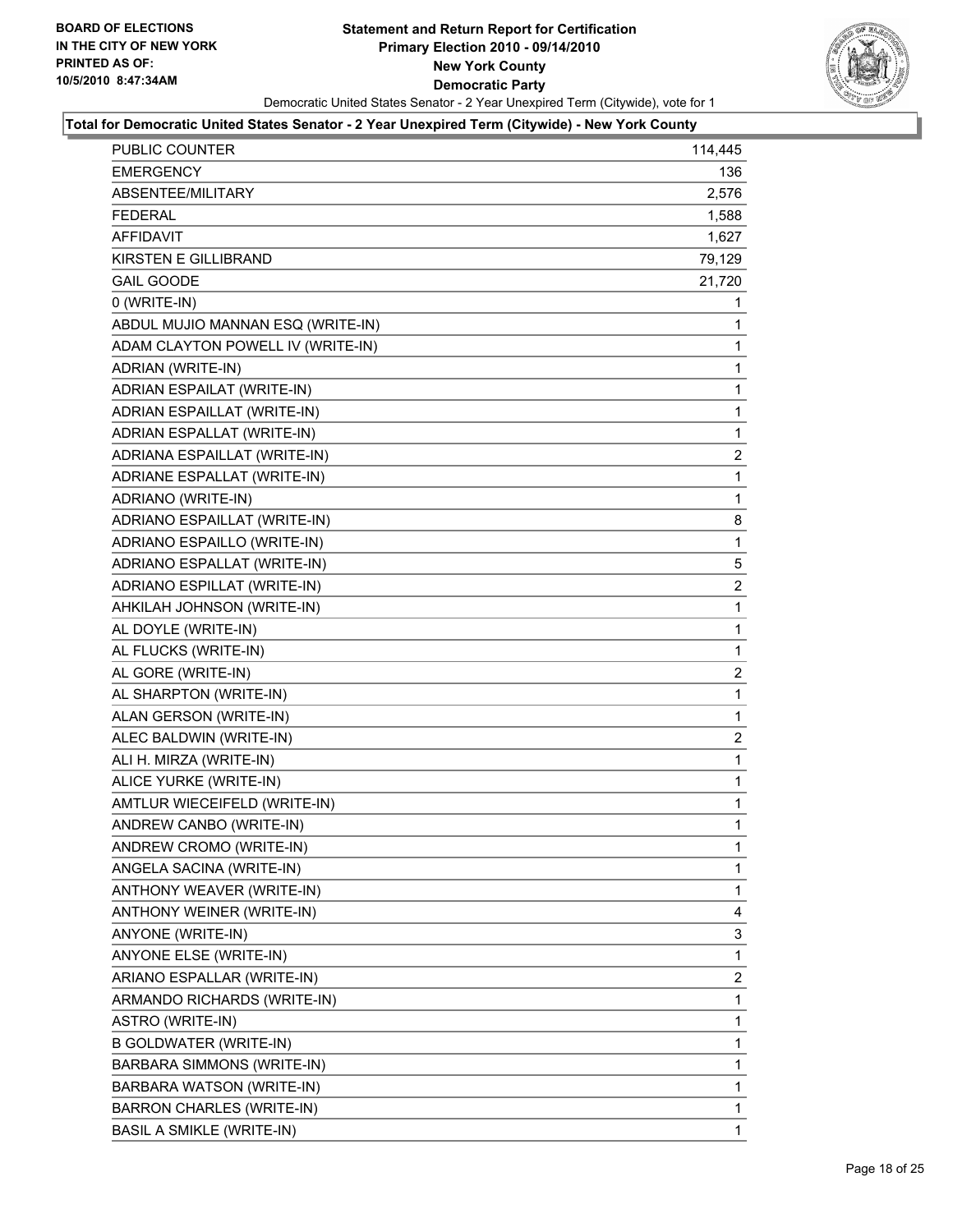

| <b>BEATRICE OKUM (WRITE-IN)</b>         | 1            |
|-----------------------------------------|--------------|
| BEN PAUL (WRITE-IN)                     | 1            |
| BENITA LEBOW (WRITE-IN)                 | 1            |
| BERNARD CURTIN (WRITE-IN)               | 1            |
| <b>BERNICE FOREMAN (WRITE-IN)</b>       | 1            |
| BETTY ARG (WRITE-IN)                    | 1            |
| BILL CLINTON (WRITE-IN)                 | 3            |
| BILL MOYERS (WRITE-IN)                  | 1            |
| <b>BILL PERKIN (WRITE-IN)</b>           | 2            |
| BILL PERKINS (WRITE-IN)                 | 14           |
| BILLY KILEN (WRITE-IN)                  | 1            |
| <b>BLACK PARTY (WRITE-IN)</b>           | 1            |
| BLAKE ZEFF (WRITE-IN)                   | $\mathbf{2}$ |
| <b>BOBBY KELIN (WRITE-IN)</b>           | $\mathbf 1$  |
| <b>BRANDT GOLDSTEIN (WRITE-IN)</b>      | 1            |
| <b>BRETT BAILEY (WRITE-IN)</b>          | 1            |
| <b>BRIAN FITZMACK (WRITE-IN)</b>        | 1            |
| <b>BRUCE (WRITE-IN)</b>                 | 1            |
| <b>BRUCE BLAKEMAN (WRITE-IN)</b>        | 4            |
| <b>BRUCE BLAKMAN (WRITE-IN)</b>         | 1            |
| BW (WRITE-IN)                           | 1            |
| C MALONEY (WRITE-IN)                    | 1            |
| C. RANGEL (WRITE-IN)                    | 1            |
| CANDIDATO ANOLO (WRITE-IN)              | $\mathbf{2}$ |
| CANDIDATO ANOTADO (WRITE-IN)            | 1            |
| CAOLYN MALONEY (WRITE-IN)               | $\mathbf 1$  |
| CARDYN MABNOY (WRITE-IN)                | 1            |
| CARLA ZANONL (WRITE-IN)                 | 2            |
| CARLUNGTON TROTMAN (WRITE-IN)           | 1            |
| CAROL KENNEY (WRITE-IN)                 | 1            |
| CAROLINE B MALONEY (WRITE-IN)           | 1            |
| CAROLINE KENNEDY (WRITE-IN)             | 17           |
| CAROLINE KENNEDY SCHLOSSBERG (WRITE-IN) | 2            |
| CAROLINE KENNEDY SCHOLOSBERG (WRITE-IN) | 1            |
| CAROLINE MALONEY (WRITE-IN)             | 2            |
| CAROLYN B MALONEY (WRITE-IN)            | 2            |
| CAROLYN KENNEDY (WRITE-IN)              | 6            |
| CAROLYN KENNEDY SCHLOSSBERG (WRITE-IN)  | 1            |
| CAROLYN MADLNY (WRITE-IN)               | 1            |
| CAROLYN MALLONEY (WRITE-IN)             | 1            |
| CAROLYN MALOG (WRITE-IN)                | 1            |
| CAROLYN MALONE (WRITE-IN)               | 1            |
| CAROLYN MALONEY (WRITE-IN)              | 10           |
| CAROLYN MONTY (WRITE-IN)                | 1            |
| CAROLYN MUBUERY (WRITE-IN)              | 1            |
| CAROLYN SIMS (WRITE-IN)                 | 1            |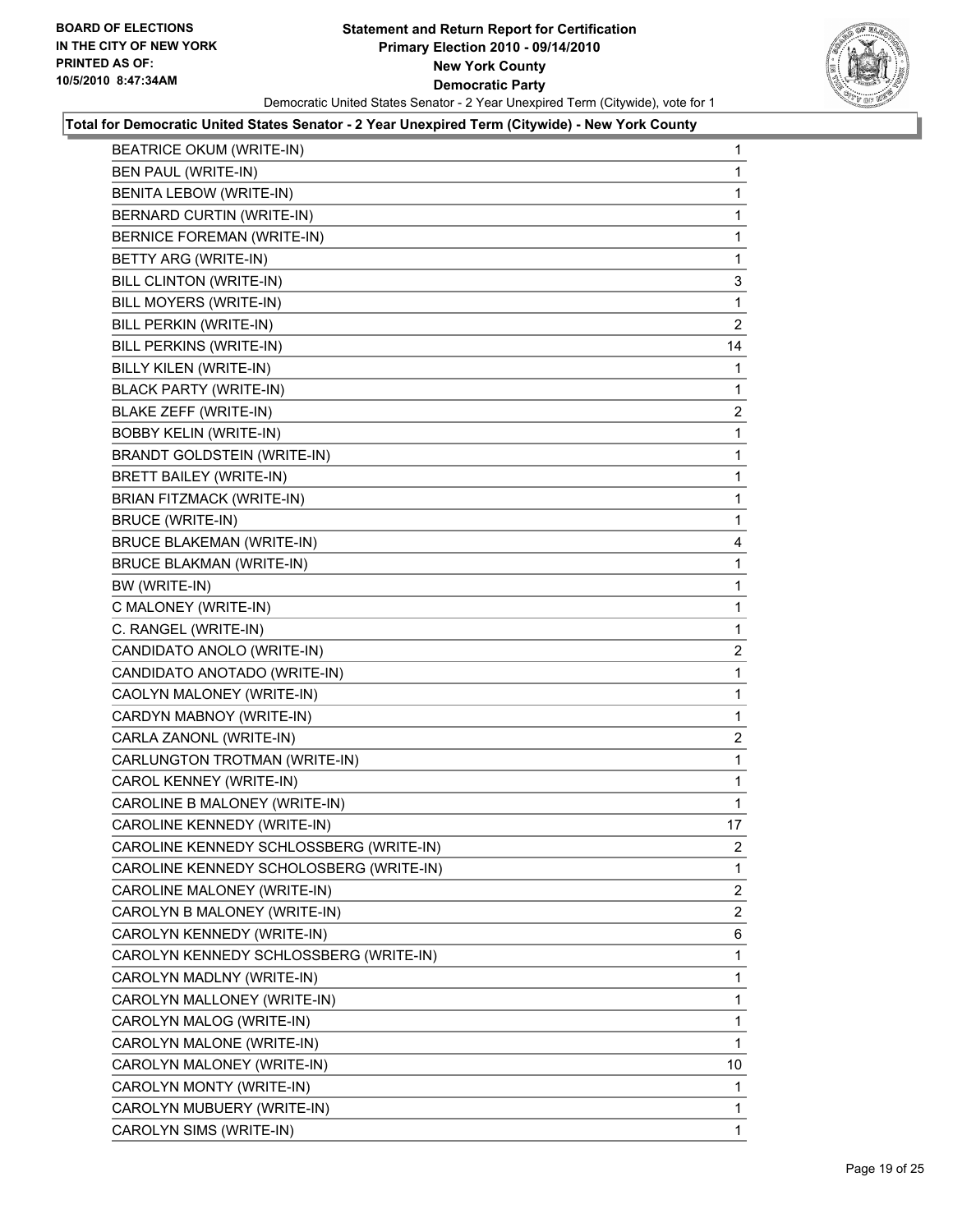

| CAROLYNE B MALONEY (WRITE-IN)       | 1              |
|-------------------------------------|----------------|
| CATHLEEN MALONEY (WRITE-IN)         | 1              |
| CECILE LAWRENCE (WRITE-IN)          | 3              |
| CHAL MOLEY (WRITE-IN)               | 1              |
| CHARLES AN (WRITE-IN)               | 1              |
| CHARLES BARRON (WRITE-IN)           | 5              |
| CHARLES BARROW (WRITE-IN)           | 1              |
| CHARLES BOSTON (WRITE-IN)           | 1              |
| CHARLES BUNN (WRITE-IN)             | 1              |
| CHARLES COUPER (WRITE-IN)           | 1              |
| CHARLES RANGEL (WRITE-IN)           | 5              |
| CHARLES SCHUMER (WRITE-IN)          | 1              |
| CHARLES SHUMER (WRITE-IN)           | 1              |
| CHASNA SMITH (WRITE-IN)             | 1              |
| CHE GUEVARA (WRITE-IN)              | 1              |
| CHELSEA CHANDLER (WRITE-IN)         | 1              |
| CHREN (WRITE-IN)                    | 1              |
| CHRISTINA QUINN (WRITE-IN)          | 1              |
| CHRISTINE RHOLS (WRITE-IN)          | 1              |
| CHRISTOPHER WALKEN (WRITE-IN)       | $\overline{c}$ |
| <b>CLARE BENEDICT (WRITE-IN)</b>    | 1              |
| CLIFFORD COHEN (WRITE-IN)           | 1              |
| CONAN O'BRIEN (WRITE-IN)            | $\mathbf{2}$   |
| <b>CONSTANCE B RUBIN (WRITE-IN)</b> | 1              |
| DAFFY DUCK (WRITE-IN)               | 1              |
| DANIEL GOLDIN (WRITE-IN)            | 1              |
| DANIEL PATRICK MOYNIHAN (WRITE-IN)  | 1              |
| DAVID CARMICHAEL (WRITE-IN)         | 1              |
| DAVID MALPASS (WRITE-IN)            | 6              |
| DAVID MALSPAN (WRITE-IN)            | 1              |
| DAVID MCREYNOLDS (WRITE-IN)         | 1              |
| DAVID MELPASS (WRITE-IN)            | 1              |
| DAVID PATERSON (WRITE-IN)           | 3              |
| DAVID PATTERSON (WRITE-IN)          | 4              |
| DAVID ROTHENBERG (WRITE-IN)         | 3              |
| DAVUD PATTERSON (WRITE-IN)          | 1              |
| DEBORAH GLICK (WRITE-IN)            | 1              |
| DEBRA DRESKIN (WRITE-IN)            | 1              |
| DECLAN GALE (WRITE-IN)              | 1              |
| DENA TOCKER (WRITE-IN)              | 1              |
| DIANA ADAMS (WRITE-IN)              | 1              |
| DIANE (WRITE-IN)                    | 1              |
| DIAZ (WRITE-IN)                     | 1              |
| DIND LA VERGHETTA (WRITE-IN)        | 1              |
| DOMINGO M. FLORES (WRITE-IN)        |                |
|                                     | 1              |
| DONALD DUCK (WRITE-IN)              | 1              |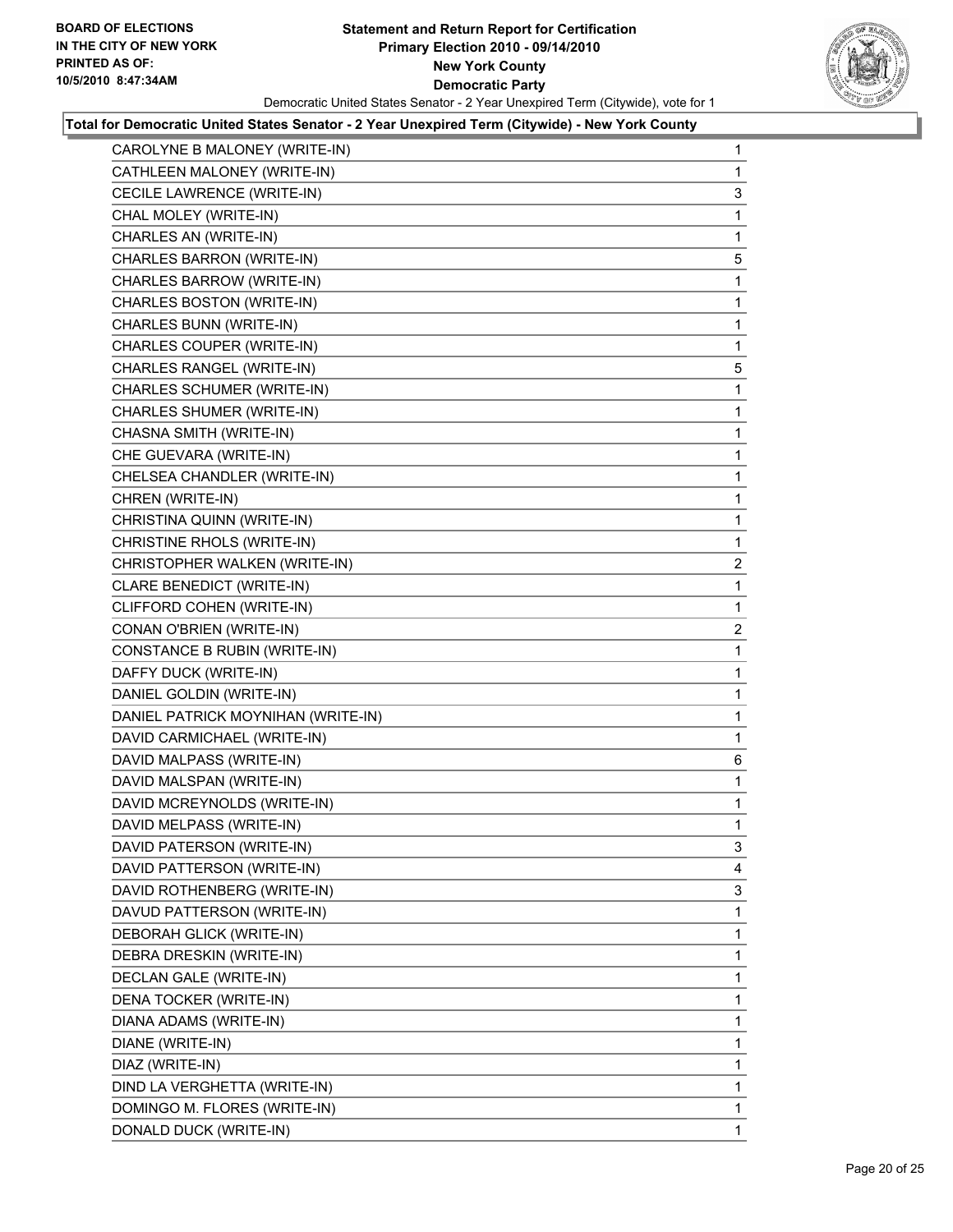

| DONALD PUCK (WRITE-IN)              | 1              |
|-------------------------------------|----------------|
| DONALD VANSING (WRITE-IN)           | 1              |
| DOUGLAS MEDINI (WRITE-IN)           | 1              |
| DOUGLAS MENDINI (WRITE-IN)          | 1              |
| EARL SCOTT (WRITE-IN)               | 1              |
| ED KOCH (WRITE-IN)                  | 1              |
| ELHAJI MALIK SHABAZZ (WRITE-IN)     | 1              |
| ELIOT SPITZER (WRITE-IN)            | 1              |
| ELIZABETH SIMMONS (WRITE-IN)        | 1              |
| ELIZABETH WARREN (WRITE-IN)         | 1              |
| ELLIOT BERKE (WRITE-IN)             | 1              |
| ELLIOT BROWN (WRITE-IN)             | $\overline{2}$ |
| ELLIOT SPITZER (WRITE-IN)           | 4              |
| ELLIOTT SPITZER (WRITE-IN)          | 1              |
| EPHRAIN ROSENBAUM (WRITE-IN)        | 1              |
| ERIC SCHME (WRITE-IN)               | 1              |
| ERNEST KELLER (WRITE-IN)            | 1              |
| ESPAILLATT (WRITE-IN)               | 1              |
| ESPIALLAT (WRITE-IN)                | 1              |
| EUGENE RHEE (WRITE-IN)              | 1              |
| EVELYN ROMAN (WRITE-IN)             | 1              |
| FERNANDO SALICRUP (WRITE-IN)        | 1              |
| FRANK A CAMINO (WRITE-IN)           | 1              |
| FRANK LEFEVER (WRITE-IN)            | 1              |
| GAIL GOODE (WRITE-IN)               | 8              |
| <b>GARY BERNSTEN (WRITE-IN)</b>     | 1              |
| <b>GARY BERNTSEN (WRITE-IN)</b>     | 1              |
| GARY D. KAPLAN (WRITE-IN)           | 1              |
| <b>GARY SHRADER (WRITE-IN)</b>      | 1              |
| <b>GEORGE DESHENSKY (WRITE-IN)</b>  | 1              |
| <b>GEORGE SPITZ (WRITE-IN)</b>      | 1              |
| <b>GERALDINE FERRARO (WRITE-IN)</b> | 1              |
| GINNY FIELDS (WRITE-IN)             | 1              |
| <b>GLEN E FRIEDMAN (WRITE-IN)</b>   | 1              |
| <b>GOTTRIED (WRITE-IN)</b>          | 1              |
| GUILLERMO LUNARES (WRITE-IN)        | 1              |
| <b>GUS HALL (WRITE-IN)</b>          | 1              |
| <b>GUSTAVO RIVERA (WRITE-IN)</b>    | 1              |
| HAROLD FORD (WRITE-IN)              | 3              |
| HAROLD FORD JR (WRITE-IN)           | 1              |
| HAROLD FORD JR. (WRITE-IN)          | 3              |
| HARRY MILLER (WRITE-IN)             | 1              |
| HILLARY CLINTON (WRITE-IN)          | $\overline{7}$ |
| HUMPTY DUMGHTY (WRITE-IN)           | 1              |
| ISAAC SASSON (WRITE-IN)             | $\overline{2}$ |
|                                     |                |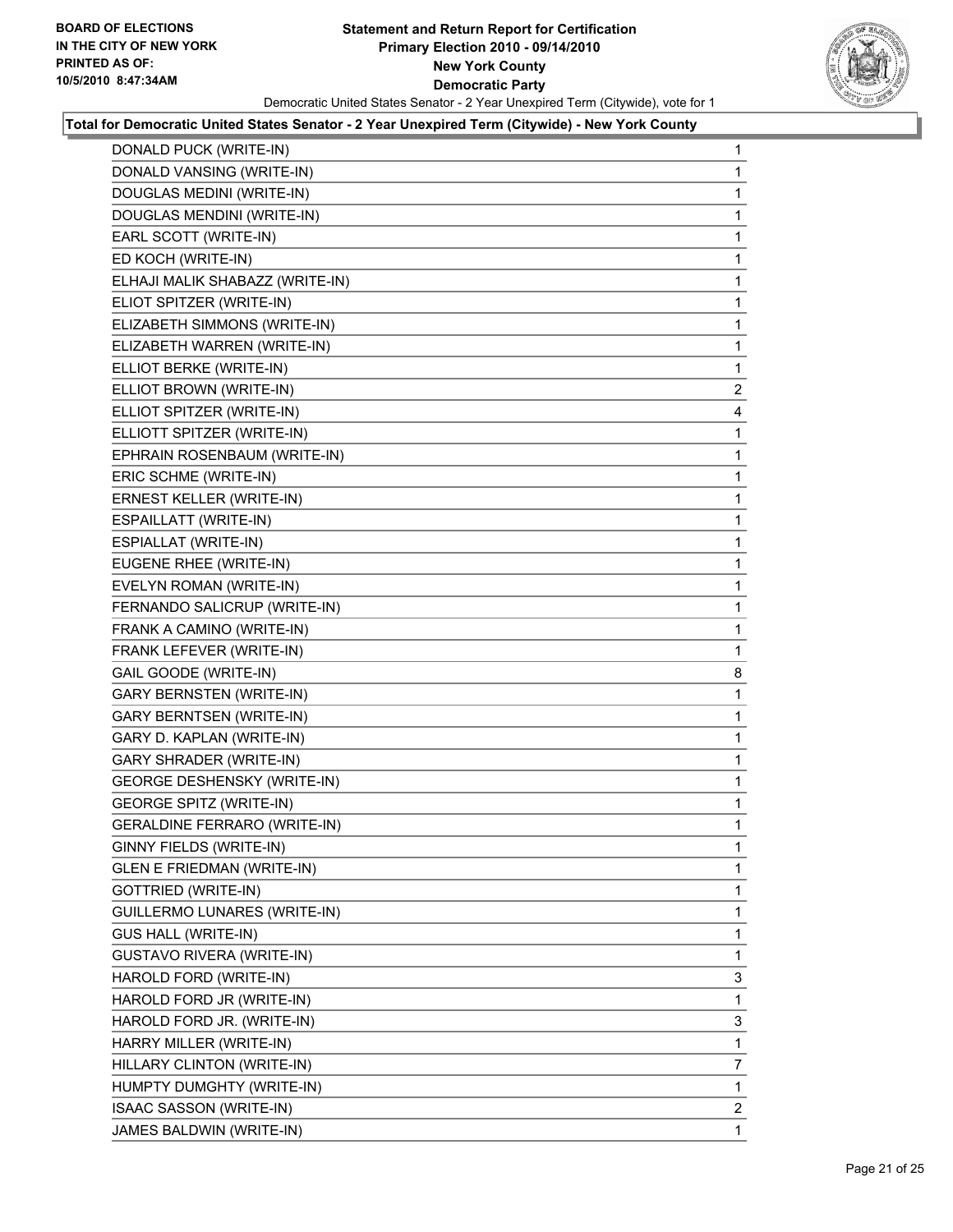

| JAMES LINDEY (WRITE-IN)         | $\mathbf{1}$   |
|---------------------------------|----------------|
| JANE DOE (WRITE-IN)             | 1              |
| JANET ELLIS (WRITE-IN)          | 1              |
| JANET GRACEY (WRITE-IN)         | 1              |
| JAY BONIN (WRITE-IN)            | 1              |
| JEAN-COBERT PAKER (WRITE-IN)    | 1              |
| JEFF GOLD (WRITE-IN)            | 2              |
| JENNIFER PASAHIAN (WRITE-IN)    | 1              |
| JENNIFER ROTH (WRITE-IN)        | 1              |
| JERARD NADLER (WRITE-IN)        | 1              |
| JEROLD LEVY (WRITE-IN)          | 1              |
| JERROLD NADLER (WRITE-IN)       | 1              |
| JERROLD ZIWIN (WRITE-IN)        | 1              |
| JERRY NADLER (WRITE-IN)         | $\overline{2}$ |
| JERRY NOLLER (WRITE-IN)         | 1              |
| JESUS (WRITE-IN)                | 1              |
| <b>JESUS CHRIST (WRITE-IN)</b>  | 1              |
| JIM LUCE (WRITE-IN)             | 1              |
| JIMMY CARTER (WRITE-IN)         | 2              |
| JIMMY MCMILLAN (WRITE-IN)       | 1              |
| JOHN COHNORER (WRITE-IN)        | 1              |
| JOHN CONNOR (WRITE-IN)          | 1              |
| JOHN EANSA (WRITE-IN)           | 1              |
| JOHN KERRY (WRITE-IN)           | 1              |
| JOHN STEWART (WRITE-IN)         | 1              |
| JOHNATHAN TASINI (WRITE-IN)     | 1              |
| JON STEWARD (WRITE-IN)          | 1              |
| JONATHAN TASIN (WRITE-IN)       | 1              |
| JONATHAN TASINI (WRITE-IN)      | 6              |
| JONATHAN TESINI (WRITE-IN)      | 1              |
| JOSE F VELEZ (WRITE-IN)         | 1              |
| JOSEPH PAMPILLONIA (WRITE-IN)   | 1              |
| JUAN HIDALGO (WRITE-IN)         | 2              |
| K POWELL (WRITE-IN)             | 1              |
| K.RICE (WRITE-IN)               | 2              |
| KAREN BURNSTEIN (WRITE-IN)      | 1              |
| KARL MARX (WRITE-IN)            | 1              |
| KATYA FITZPATRICK (WRITE-IN)    | 1              |
| KENNEDY (WRITE-IN)              | 1              |
| KIRSTEN GILLIBRAND (WRITE-IN)   | 1              |
| KRISTEN (WRITE-IN)              | 1              |
| KRISTEN E GILLIBRAND (WRITE-IN) | 2              |
| KRISTEN GILLIBRAND (WRITE-IN)   | 1              |
| LADY GAGA (WRITE-IN)            | $\overline{2}$ |
| LAZIO (WRITE-IN)                | 2              |
| LEFT BLANK (WRITE-IN)           | 3              |
|                                 |                |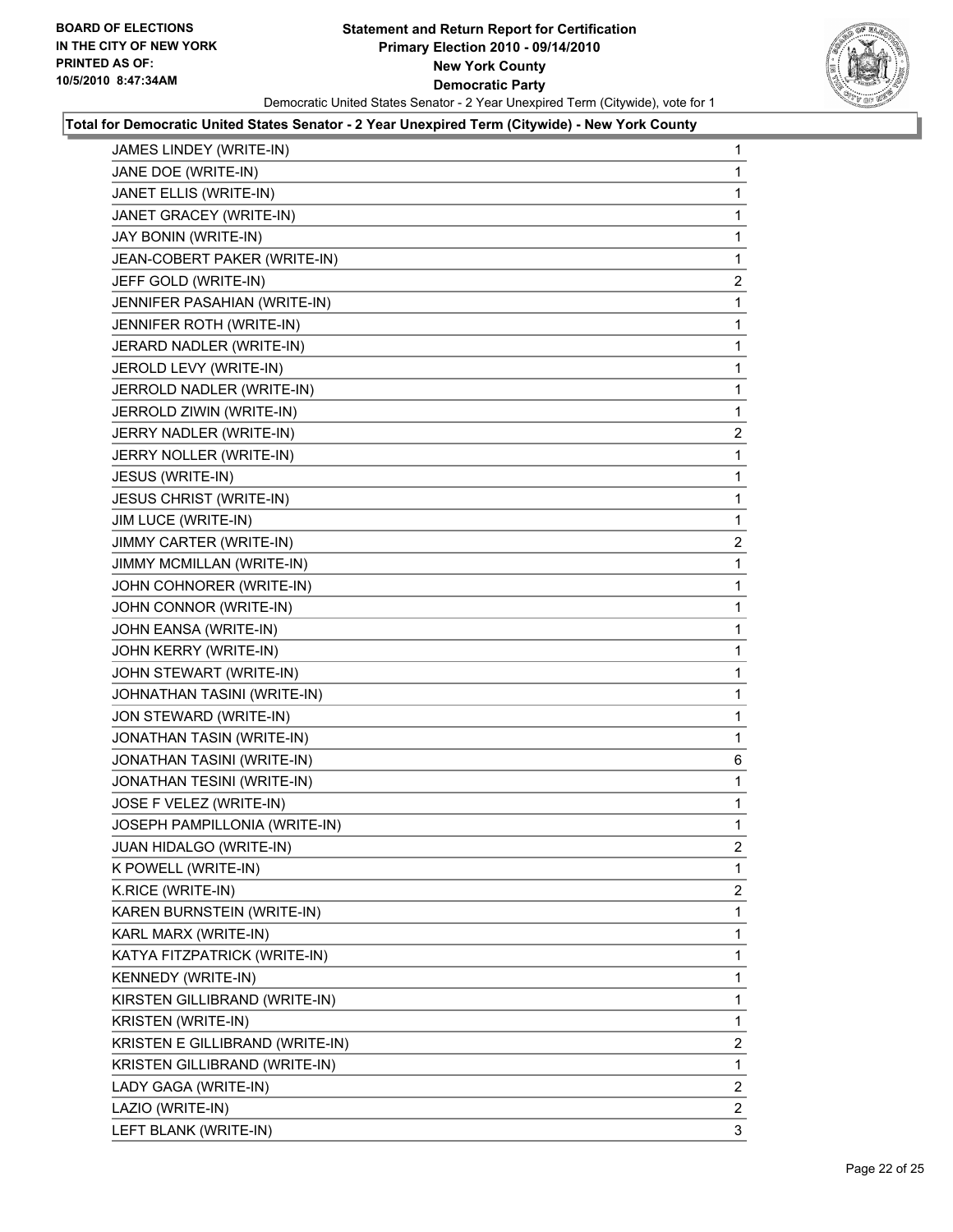

| LEV BEYLIN (WRITE-IN)         | 1            |
|-------------------------------|--------------|
| LILLIAN K SAAR (WRITE-IN)     | $\mathbf{1}$ |
| LINAREY (WRITE-IN)            | 1            |
| LINAREZ (WRITE-IN)            | 1            |
| LINDA JONES (WRITE-IN)        | 1            |
| LIZ KAUGER (WRITE-IN)         | 1            |
| LIZ KRUGER (WRITE-IN)         | 1            |
| LIZ KUGER (WRITE-IN)          | 1            |
| LIZARD PEOPLE (WRITE-IN)      | 1            |
| LORD JESUS CHRIST (WRITE-IN)  | 1            |
| LYNN NUNES (WRITE-IN)         | 3            |
| LYNNE STEWART (WRITE-IN)      | 1            |
| MAJOIRE COHEN (WRITE-IN)      | 1            |
| MALONEY (WRITE-IN)            | 1            |
| MARC FIRSTENBERG (WRITE-IN)   | 1            |
| MARIANO ESPA (WRITE-IN)       | 1            |
| MARK GREEN (WRITE-IN)         | 3            |
| MARK LEVINE (WRITE-IN)        | 12           |
| MARK ZUCKERMA (WRITE-IN)      | 1            |
| MARRIS DEES (WRITE-IN)        | 1            |
| MARTY MARKOWITZ (WRITE-IN)    | 1            |
| MARY JANE REEFER (WRITE-IN)   | 1            |
| MICHAEL BLOOMBERG (WRITE-IN)  | 3            |
| MICHAEL HALPERT (WRITE-IN)    | 1            |
| MICHAEL WESHSTAN (WRITE-IN)   | 1            |
| MICHELE WALKER (WRITE-IN)     | 1            |
| MICHELLE OBAMA (WRITE-IN)     | $\mathbf{2}$ |
| MICKEY MOUSE (WRITE-IN)       | 2            |
| MIKE BLOOMBERG (WRITE-IN)     | 1            |
| MIOSOTIS (WRITE-IN)           | 1            |
| MORRIE KLEINBART (WRITE-IN)   | 1            |
| MORTIMER ZUCKERMAN (WRITE-IN) | 1            |
| MOSES SEABBAGH (WRITE-IN)     | 1            |
| MY DOG WOODY (WRITE-IN)       | 1            |
| N/A (WRITE-IN)                | 1            |
| NAOMI CHOMSKY (WRITE-IN)      | 1            |
| NEW ILEAS (WRITE-IN)          | 1            |
| NICK KRISTOFF (WRITE-IN)      | 2            |
| NITA LOWEY (WRITE-IN)         | 3            |
| NO NAME (WRITE-IN)            | 930          |
| NO NAMW (WRITE-IN)            | 3            |
| NO ONE (WRITE-IN)             | 1            |
| NO VOTE (WRITE-IN)            | 1            |
| NOEL E JEFFERSON (WRITE-IN)   | 1            |
| NONE (WRITE-IN)               | 3            |
| NONE OF THE ABOVE (WRITE-IN)  | 3            |
|                               |              |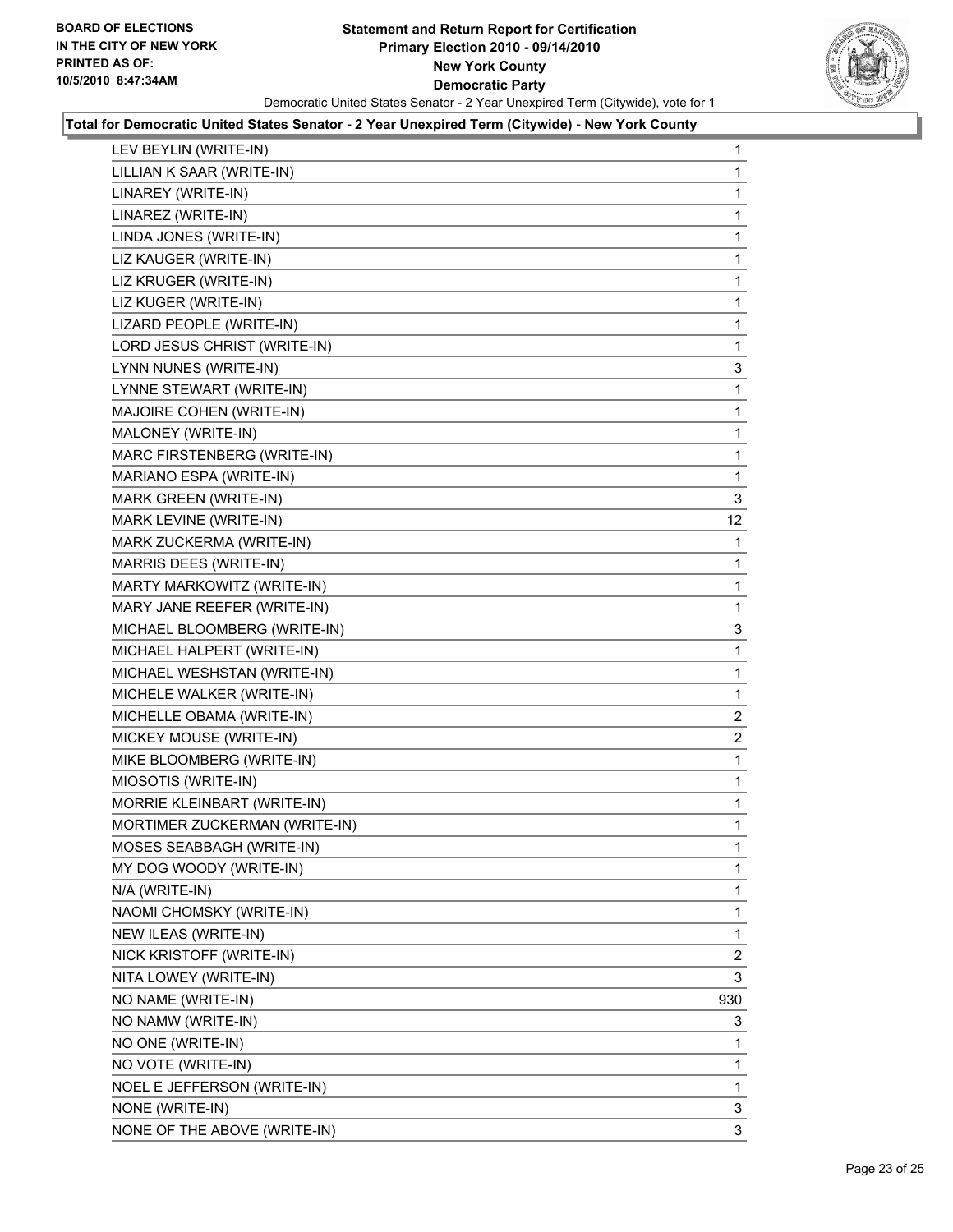

| NORMAN SIEGEL (WRITE-IN)         | 2 |
|----------------------------------|---|
| NOT A (WRITE-IN)                 | 1 |
| NYDIA VELASQUEZ (WRITE-IN)       | 1 |
| NYDIA VELAZQUEZ (WRITE-IN)       | 1 |
| OLIVENCIA NELSON (WRITE-IN)      | 1 |
| <b>OSCAR BRETT (WRITE-IN)</b>    | 1 |
| PALADINO (WRITE-IN)              | 1 |
| PERKINS (WRITE-IN)               | 2 |
| PHILIP METVINE (WRITE-IN)        | 1 |
| PROTEST (WRITE-IN)               | 1 |
| R. NADAI (WRITE-IN)              | 1 |
| RALPH NADER (WRITE-IN)           | 1 |
| RALPH NADOR (WRITE-IN)           | 1 |
| RANDOLF HARRISON (WRITE-IN)      | 1 |
| RANDY COLICIO (WRITE-IN)         | 1 |
| RANDY CREDION (WRITE-IN)         | 1 |
| RANDY GREDICO (WRITE-IN)         | 1 |
| RANGEL (WRITE-IN)                | 3 |
| RAY LANCE (WRITE-IN)             | 1 |
| RAYSA CASTILLO (WRITE-IN)        | 1 |
| REP. PETER KING (WRITE-IN)       | 1 |
| REV WALKER (WRITE-IN)            | 1 |
| RICHARD BRODSKY (WRITE-IN)       | 1 |
| RICHARD GOLDSTEIN (WRITE-IN)     | 1 |
| ROBERT CALABRESE (WRITE-IN)      | 1 |
| ROBERT F. KENNEDY JR. (WRITE-IN) | 1 |
| ROBERT K KESSLER (WRITE-IN)      | 1 |
| ROBERT KENNEDY JR. (WRITE-IN)    | 1 |
| ROBERT R. ROBOT (WRITE-IN)       | 1 |
| ROBERT STEPANEK (WRITE-IN)       | 1 |
| RODERICK HILL JR. (WRITE-IN)     | 1 |
| RON MILLER (WRITE-IN)            | 1 |
| RON PAUL (WRITE-IN)              | 1 |
| RONNIE ELDRIDGE (WRITE-IN)       | 1 |
| ROSA CLEMENTE (WRITE-IN)         | 1 |
| ROSS WEINER (WRITE-IN)           | 1 |
| RUDY (WRITE-IN)                  | 1 |
| RUDY GIUILIANI (WRITE-IN)        | 1 |
| RUDY GIULIANI (WRITE-IN)         | 1 |
| RUDY GUILLIANI (WRITE-IN)        | 1 |
| RUTH MESSENGER (WRITE-IN)        | 1 |
| SAM LESCHIOS (WRITE-IN)          | 1 |
| SCOTT STRINGER (WRITE-IN)        | 1 |
| SEABROOK (WRITE-IN)              | 1 |
| SEAN COFFEY (WRITE-IN)           | 1 |
| SHARON RUSH (WRITE-IN)           | 1 |
|                                  |   |